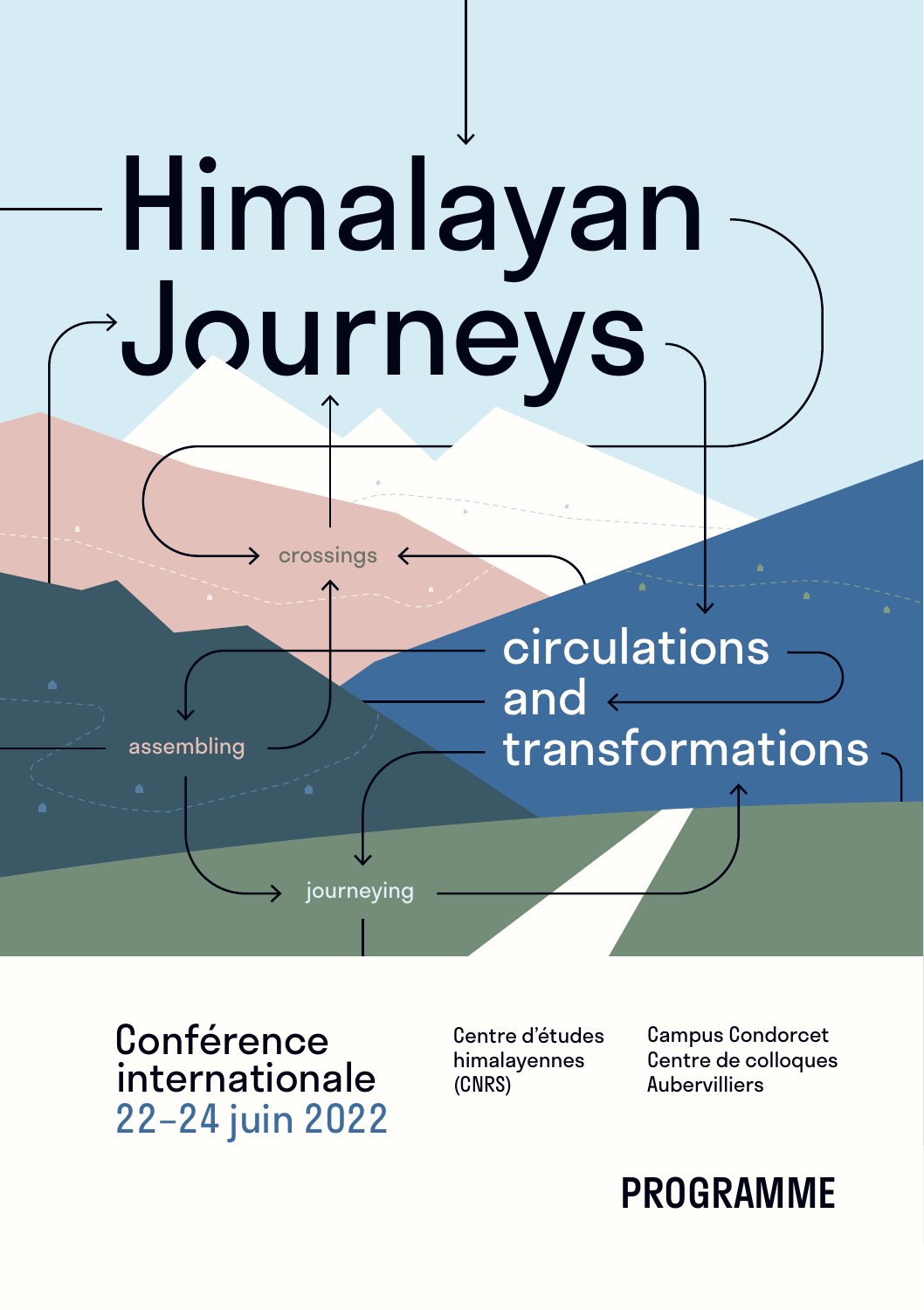The constraints and limitations imposed by topography, climate and ecology are characteristic of the Himalayan experience, but equally distinctive are the various ways these barriers to social life have been creatively overcome and circumvented. Trade, political, religious or familial connections have allowed for the circulation of people, goods, skills and ideas.

The intensely historical and changing character of the Himalayan region and of its human settlements exemplifies how movement has been valued differently through time and across cultures. Social and spatial mobilities also result from inequalities and the need to be connected to the pervasive delocalisation of social life.

This conference calls attention to *movement* as a particular social dynamic and explores how it relates to cultural practices, imaginaries and materialities. Participants consider mobility and circulatory regimes, trails, routes and roads as the "connective tissue" within various historical and political contexts and against the backdrop of rooted cultures and identities inscribed in particular landscapes. They explore how circulations can be socially transformative.

Les contraintes et les limites imposées par la topographie, le climat et l'écologie sont caractéristiques de l'expérience himalayenne, mais tout aussi distinctives sont les différentes façons dont ces barrières à la vie sociale ont été surmontées et contournées de manière créative. Les liens commerciaux, politiques, religieux ou familiaux ont permis la circulation des personnes, des biens, des compétences comme des idées.

Le caractère profondément historique et changeant de la région himalayenne et de ses établissements humains illustre la manière dont le mouvement a été apprécié différemment à travers le temps et les cultures. Les mobilités sociales et spatiales résultent également d'inégalités et doivent être mises en relation avec la délocalisation omniprésente de la vie sociale.

Cette conférence attire l'attention sur le *mouvement* en tant que dynamique sociale particulière et explore la manière dont il est lié aux pratiques culturelles, aux imaginaires et aux matérialités. Les participants considèrent la mobilité et les régimes de circulation, les sentiers, les routes et les chemins comme le « tissu conjonctif » dans divers contextes historiques et politiques, avec en toile de fond des cultures et des identités enracinées dans des paysages particuliers. Ils explorent comment les circulations peuvent être socialement transformatrices.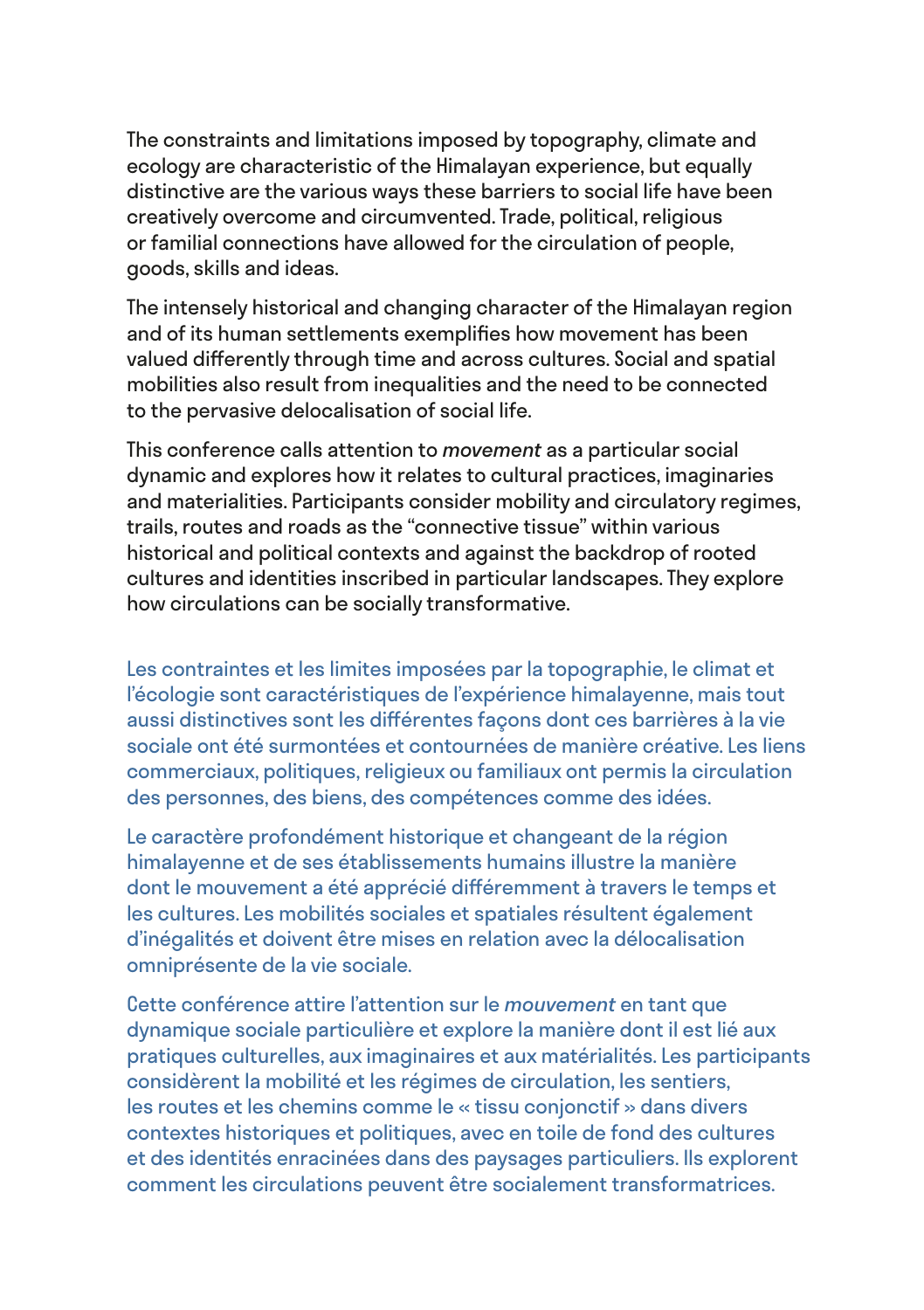## 1. Programme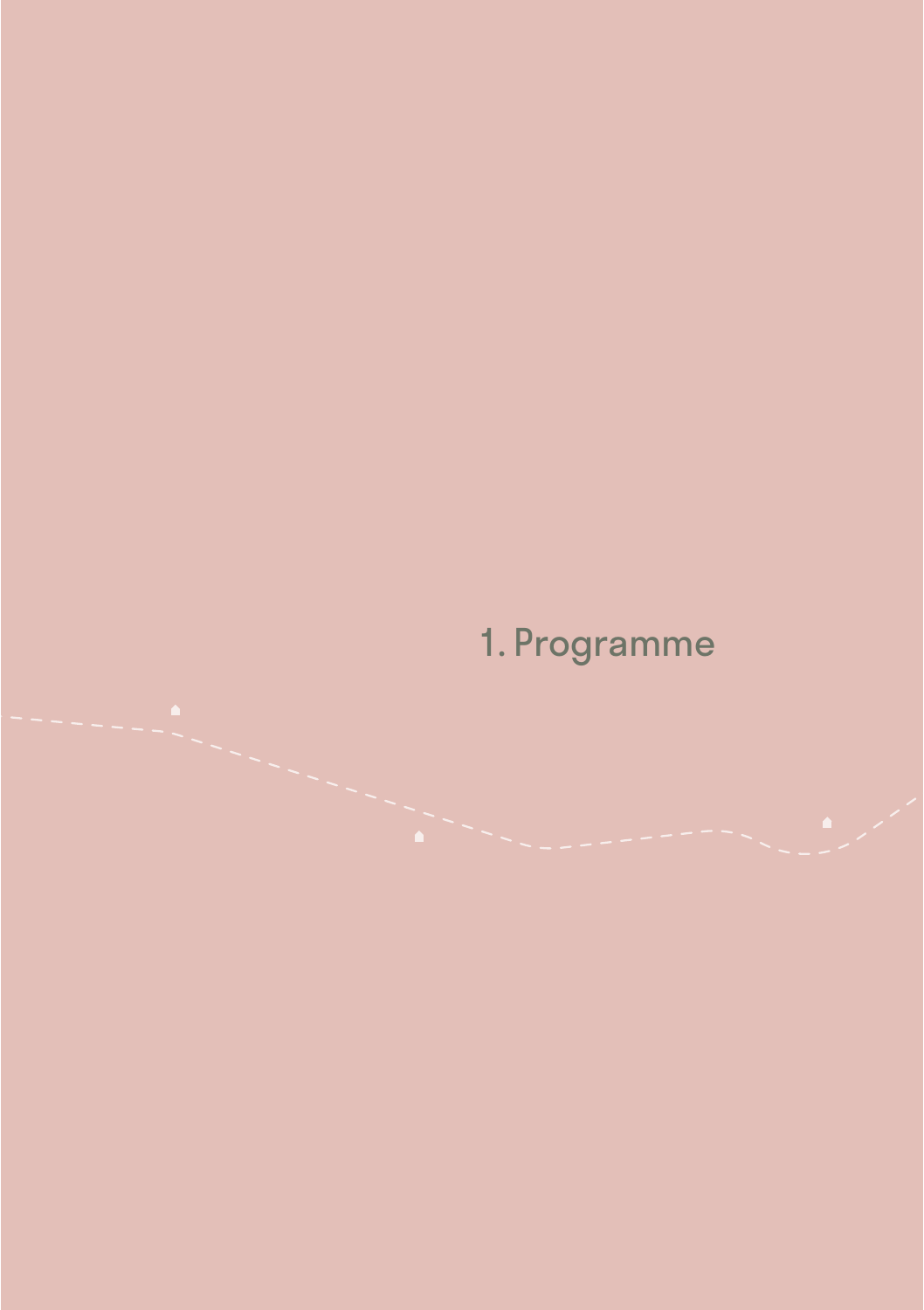## Wednesday 22 June Crossings: fantasies and conflicts

|                                                                                                          | 9:00  | Coffee                                                                                                                                                                                                                                                          |
|----------------------------------------------------------------------------------------------------------|-------|-----------------------------------------------------------------------------------------------------------------------------------------------------------------------------------------------------------------------------------------------------------------|
|                                                                                                          | 9:30  | Welcome address                                                                                                                                                                                                                                                 |
| <b>PANFI<sub>1</sub></b><br>Road                                                                         |       | 10:00 Nilamber Chhetri (Indian Institute of Technology<br>Mandi) - Remaking the made: challenges of<br>infrastructural development in the Eastern Himalayas P.13                                                                                                |
| promises<br>CHAIR: NICOLAS SIHLÉ (CNRS)<br>DISCUSSANT: OLIVIA AUBRIOT (CNRS)                             | 10:35 | Vibha Arora (Indian Institute of Technology Delhi) -<br>Indian National Highway number 10 and its development<br>promise: past and present P.9                                                                                                                  |
|                                                                                                          | 11:10 | Discussion                                                                                                                                                                                                                                                      |
|                                                                                                          | 12:00 | Lunch                                                                                                                                                                                                                                                           |
| <b>PANEL 2</b><br>Road unex-                                                                             | 13:15 | Valentina Punzi (University of Tartu) - Ghostly<br>encounters on the Jiu-Mian highway in a Baima village<br>(Sichuan, PRC) P.24                                                                                                                                 |
| pectedness<br>CHAIR: STÉPHANE GROS (CNRS)<br>DISCUSSANT: NICOLAS SIHLÉ (CNRS)                            | 13:50 | Sanggay Tashi (University of Colorado Boulder) -<br>Herding yaks to driving cars: standardization,<br>subjugation, and skillful means of settled nomads P.27                                                                                                    |
|                                                                                                          | 14:25 | Discussion                                                                                                                                                                                                                                                      |
|                                                                                                          | 15:15 | <b>Break</b>                                                                                                                                                                                                                                                    |
| <b>PANEL 3</b>                                                                                           | 15:30 | Florent Grazide (Bordeaux Montaigne University) -<br>Building a road, constructing/deconstructing political<br>ideas? A case study in a Tamang village P.17                                                                                                     |
| Road politics<br>CHAIR: OLIVIA AUBRIOT (CNRS)<br>DISCUSSANT: NITASHA KAUL<br>(UNIVERSITY OF WESTMINSTER) | 16:05 | Brigitte Steinmann (Lille University) - Shifting<br>territorialisations of borders and development:<br>Tibetan, Nepalese and Sikkimese Himalayan traders<br>facing capitalist globalisation, from Tibet (China) to<br>Walungchung gola (Nepal) (1920-2018) P.26 |
|                                                                                                          | 16:40 | Discussion                                                                                                                                                                                                                                                      |
|                                                                                                          | 17:30 | End                                                                                                                                                                                                                                                             |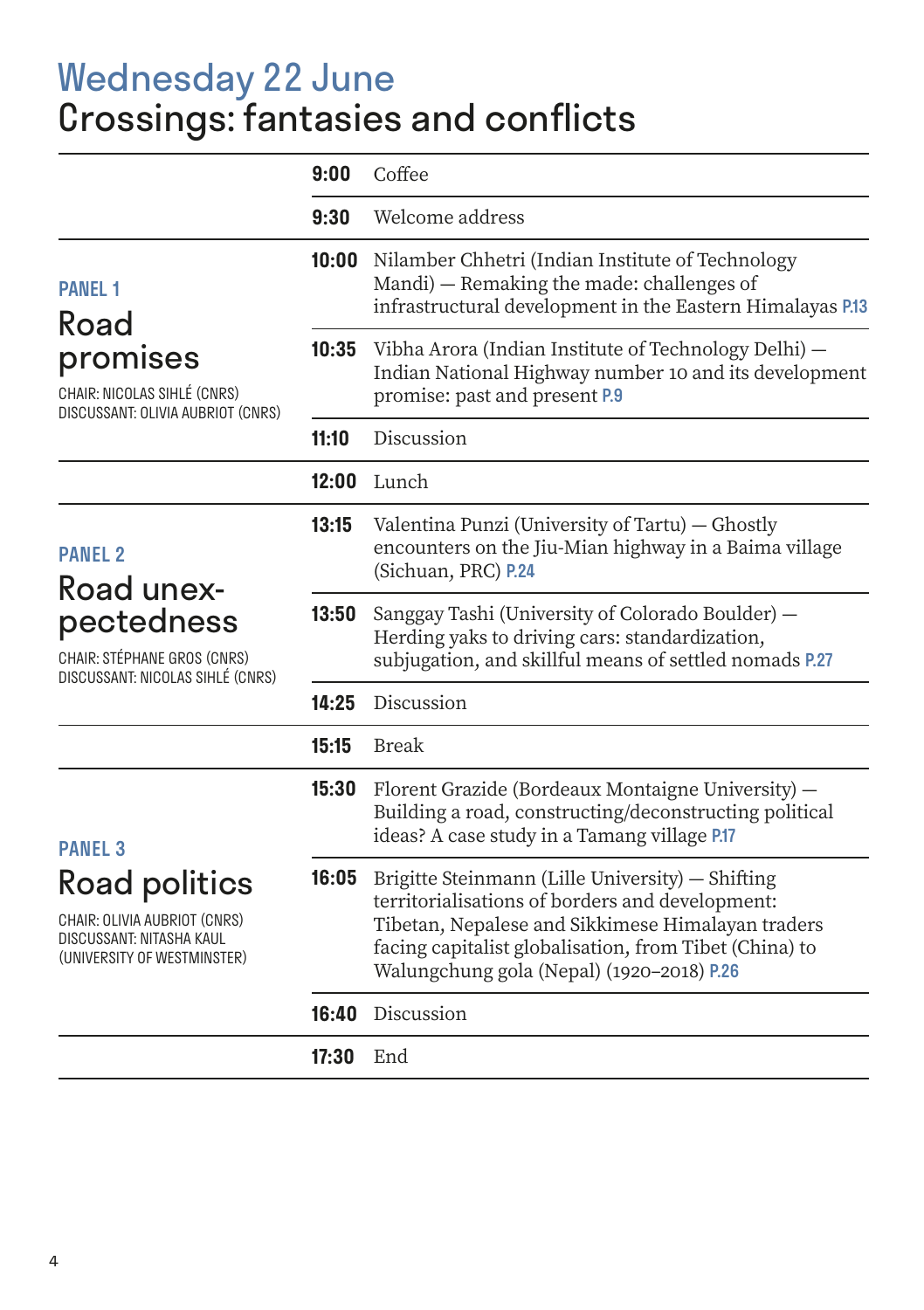## Thursday 23 June Assembling: the social life of infrastructures

|                                                                                                                                                   | 9:00  | Tom Robertson (Kathmandu University Medical School<br>and Dhulikhel Hospital) - Airplanes and modernity in<br>Chitwan, Nepal, 1950-1980 P.25                                                                                                                                                           |  |
|---------------------------------------------------------------------------------------------------------------------------------------------------|-------|--------------------------------------------------------------------------------------------------------------------------------------------------------------------------------------------------------------------------------------------------------------------------------------------------------|--|
| <b>PANEL 4</b><br>Managing<br>flux<br><b>CHAIR: STACY LEIGH PIGG</b><br>(SIMON FRASER UNIVERSITY)<br>DISCUSSANT: JOËLLE SMADJA<br>(CNRS)          | 9:35  | Nadine Plachta (University of Toronto) and Galen Murton<br>(James Madison University) - Assembling new roads in<br>highland Nepal: mobilities, socialities, and territories P.23                                                                                                                       |  |
|                                                                                                                                                   | 10:10 | Ben Campbell (University of Durham) - Energies<br>of movement: livelihood transitions, multi-species<br>migrations, and the spread of biogas in Nepal P.12                                                                                                                                             |  |
|                                                                                                                                                   | 10:45 | <b>Break</b>                                                                                                                                                                                                                                                                                           |  |
|                                                                                                                                                   | 11:00 | Discussion                                                                                                                                                                                                                                                                                             |  |
|                                                                                                                                                   | 12:00 | Lunch                                                                                                                                                                                                                                                                                                  |  |
| <b>PANEL 5</b>                                                                                                                                    | 13:00 | Kathrin Fischer (University of Oxford) — Big people and<br>small countries: changing maps of choice in a Nepali<br>village P.14                                                                                                                                                                        |  |
| Patterns<br>of mobility<br>CHAIR: KATSUO NAWA (INSTITUTE<br>FOR ADVANCED STUDIES ON ASIA)<br>DISCUSSANT: INA ZHARKEVICH<br>(UNIVERSITY OF OXFORD) | 13:35 | Jagannath Adhikari (Curtin University of Technology and<br>Nepal Institute of Development Studies) - Changing path-<br>ways of mobility for livelihoods: consequences of political<br>changes and infrastructure developments on patterns of<br>migration and exchanges of goods in Karnali region P.8 |  |
|                                                                                                                                                   | 14:10 | Tristan Bruslé (CNRS) - (Ir) rational mobilities: chance,<br>risks and uncertainty in labour migration from Nepal P.11                                                                                                                                                                                 |  |
|                                                                                                                                                   | 14:45 | Discussion                                                                                                                                                                                                                                                                                             |  |
|                                                                                                                                                   | 15:45 | <b>Break</b>                                                                                                                                                                                                                                                                                           |  |
| <b>PANEL 6</b>                                                                                                                                    | 16:15 | Daniela Berti (CNRS) - Tiger corridors, national<br>highways and wildlife politics in Uttarakhand P.10                                                                                                                                                                                                 |  |
| Circuits and<br>corridors<br><b>CHAIR: BEN CAMPBELL (UNIVERSITY</b><br>OF DURHAM) / DISCUSSANT:                                                   | 16:50 | Swargajyoti Gohain (Ashoka University) -<br>From monastic governmentality to<br>monastic visibility: Buddhist tourist<br>circuits in the Indian Himalaya P.16                                                                                                                                          |  |
| ORNELLA PUSCHIASIS (INALCO)                                                                                                                       | 17:25 | Discussion                                                                                                                                                                                                                                                                                             |  |
|                                                                                                                                                   | 18:15 | End                                                                                                                                                                                                                                                                                                    |  |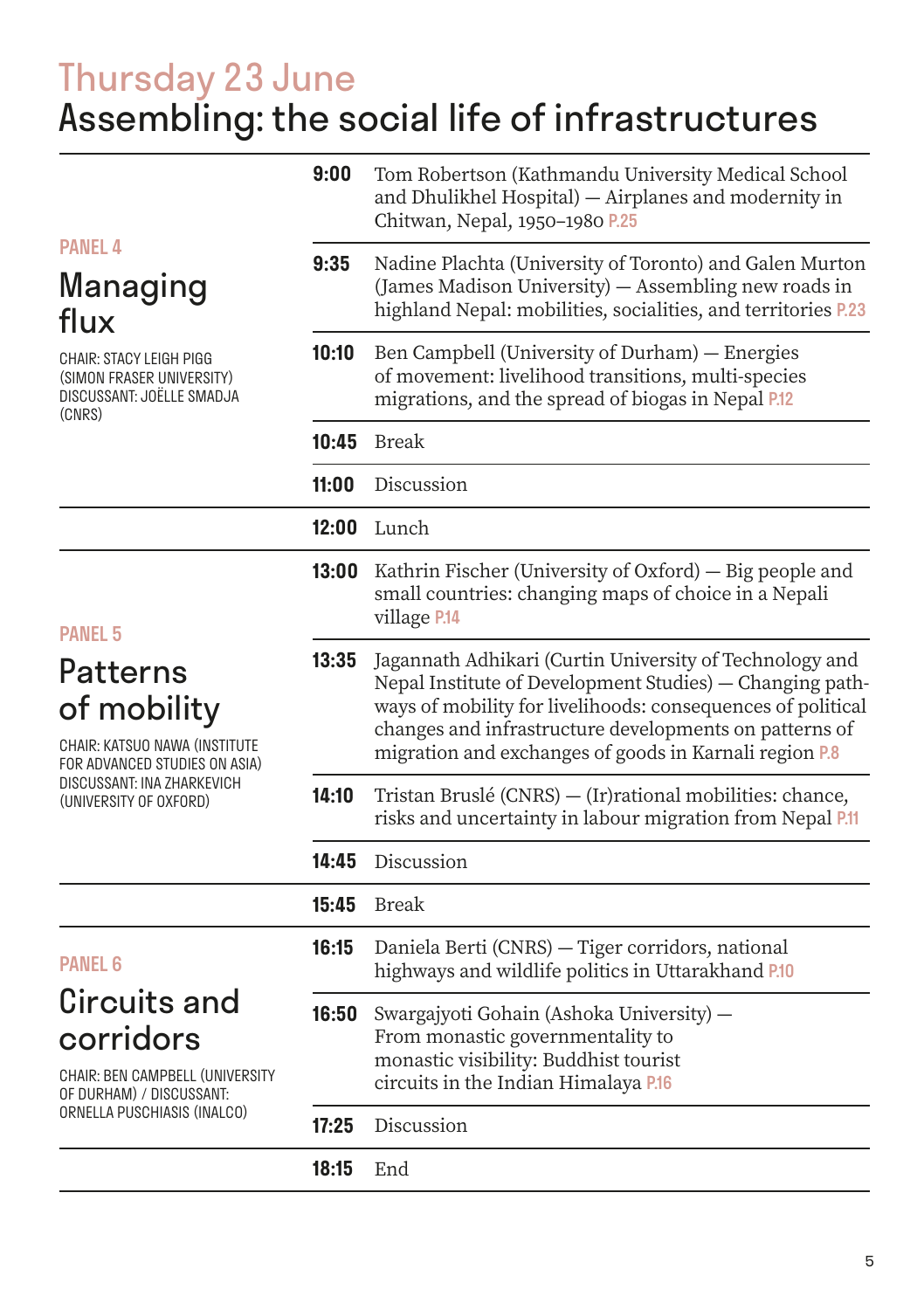## Friday 24 June Journeying: landscape, ancestral roads and other geographies

| 9:00  | Thibault Fontanari (UC Louvain) — The social life of<br>pathways: building infrastructures through giving and<br>walking in the Karakoram, Pakistan P.15   |  |
|-------|------------------------------------------------------------------------------------------------------------------------------------------------------------|--|
| 9:35  | Callum Pearce (Leiden University) - Paths not taken:<br>landscape, movement, and avoidance in Ladakh P.21                                                  |  |
| 10:10 | Amy Johnson (Northumbria University) — Hiding in<br>sight: eco-social rhythms of women's autonomy in small<br>town Nepal P.18                              |  |
| 10:45 | Break                                                                                                                                                      |  |
| 11:00 | Stacy Leigh Pigg (Simon Fraser University) -<br>Visual journeys: sensing roads past and present P.22                                                       |  |
| 11:35 | Discussion                                                                                                                                                 |  |
| 13:00 | Lunch                                                                                                                                                      |  |
| 14:00 | Katsuo Nawa (Institute for Advanced Studies on<br>Asia) — Multilayeredness of journeying experience<br>and its transformation among Rang from Byans,       |  |
|       | Far Western Nepal P.20                                                                                                                                     |  |
| 14:35 | Wen-Yao Lee (University of Kansas) — Mountain-<br>connected roots and routes: the place-based identity<br>of the Pumi in the Sino-Tibetan borderlands P.19 |  |
| 15:10 | Discussion                                                                                                                                                 |  |
| 16:00 | Break                                                                                                                                                      |  |
| 16:15 | General discussion and concluding remarks                                                                                                                  |  |
| 17:30 | End                                                                                                                                                        |  |
|       |                                                                                                                                                            |  |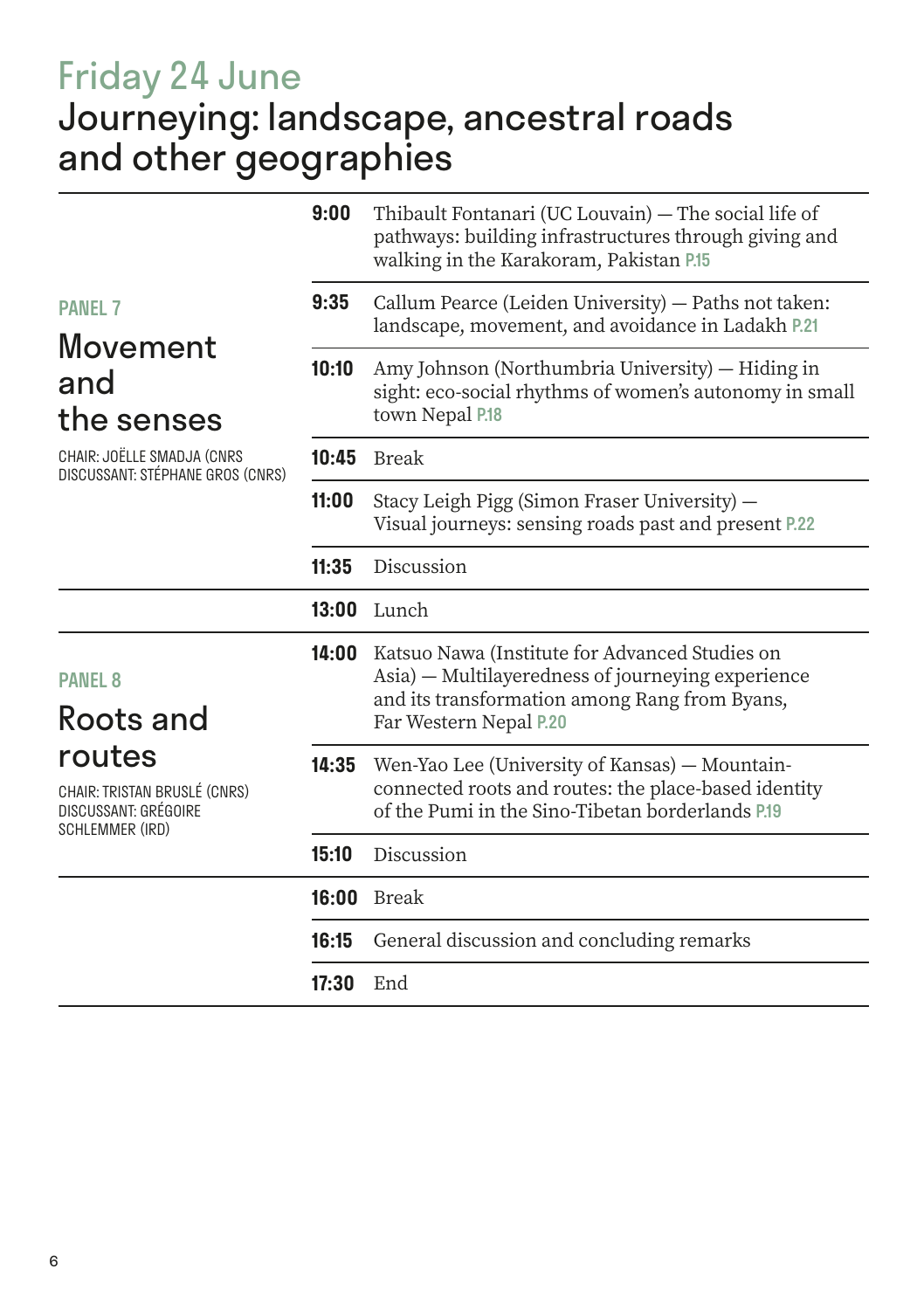### 2. Abstracts (alphabetical order)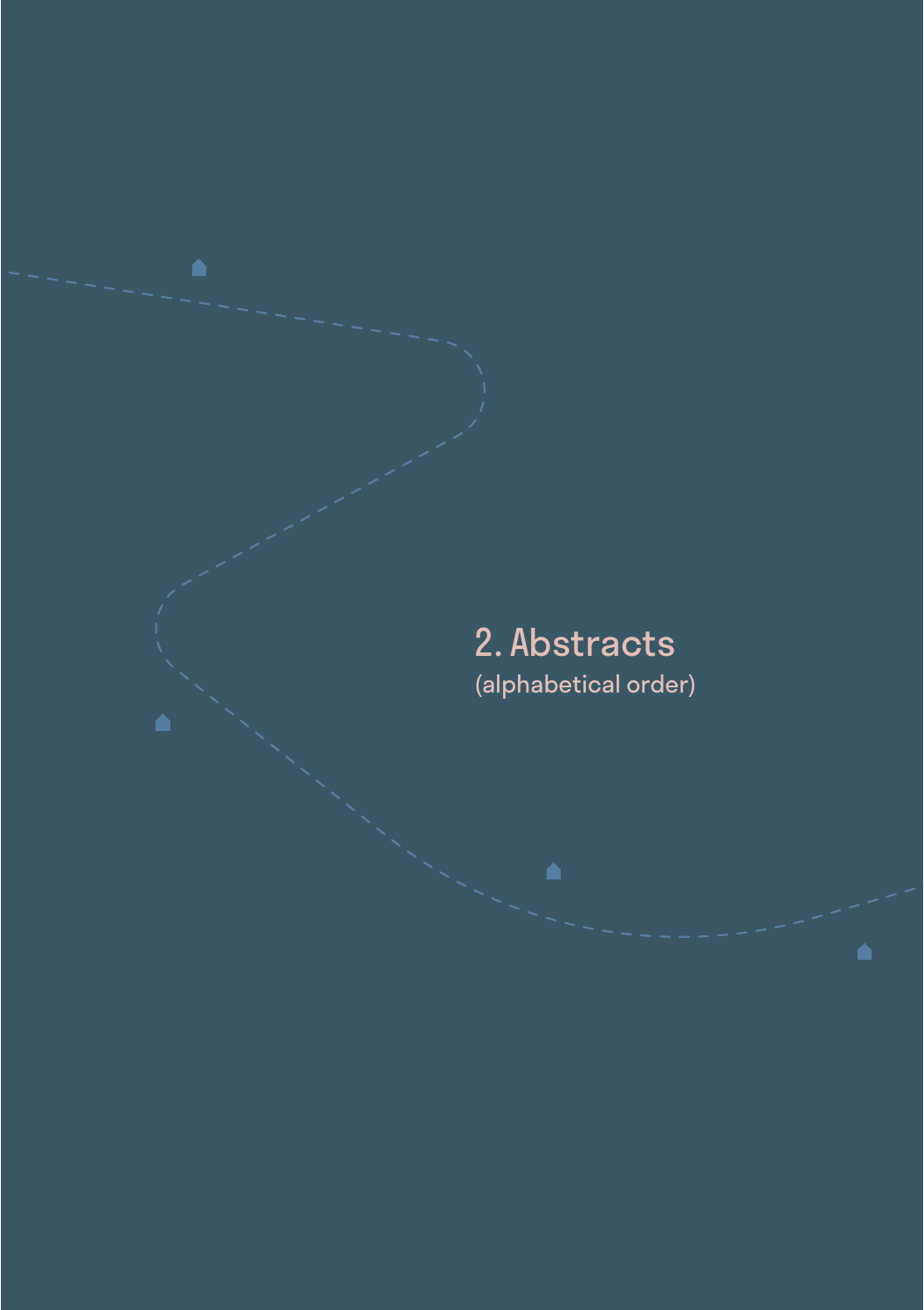Changing pathways of mobility for livelihoods: consequences of political changes and infrastructure developments on patterns of migration and exchanges of goods in Karnali region

#### JAGANNATH ADHIKARI

Curtin University of Technology and Nepal Institute of Development **Studies** 

THURSDAY 23 JUNE — 13:35

This paper examines the changing mobility patterns of different groups of people in the traditional Karnali region for their complex livelihood structure anchored in exchanges across different locations, within and outside the region, with embedded social relations. Three major historical periods are considered – prior to 1959 during the salt trade with Tibet, from 1959 to the construction of roads linking Karnali region to the national road grid and to Tibet/China, and after the construction of these roads. A clear pattern of change in mobility, in the nature of the goods exchanged, and in embedded social relations can be discerned in these periods. These changes came as a response to the need to adapt to the changing circumstances to support people's livelihoods for which traditional cultural capital has also been utilized - albeit in different ways. Moreover, different groups of people undertook different types of mobility depending on the opportunities and social/cultural capital they had generated.

The political development in Tibet/China in 1959 had severe consequences on the salt trade and on circular movements of people and animals and exchanges across different geographical locations in the Himalaya. People then started taking part more regularly in trading Chinese and Indian goods in the hills, with a reduced reliance on pack animals. The trading of herbs such as Yarchagumba came as a new opportunity. Thakalis drew on new opportunities for tourism, hospitality businesses and contractorship in urban areas, which led to their relocation to these areas – mainly in the middle mountains. The construction of a road to link Karnali to the national road grid is gradually affecting both in-migration and out-migration in the region. The road-link between Karnali (also Mustang) and Tibet has also started to trigger transformations in Karnali region's economy and society, with new products coming from China and new markets (for example Lo-Mangthang) for Chinese goods slowly emerging. This paper calls attention to a great transformation that is underway in this part of the Himalayan region.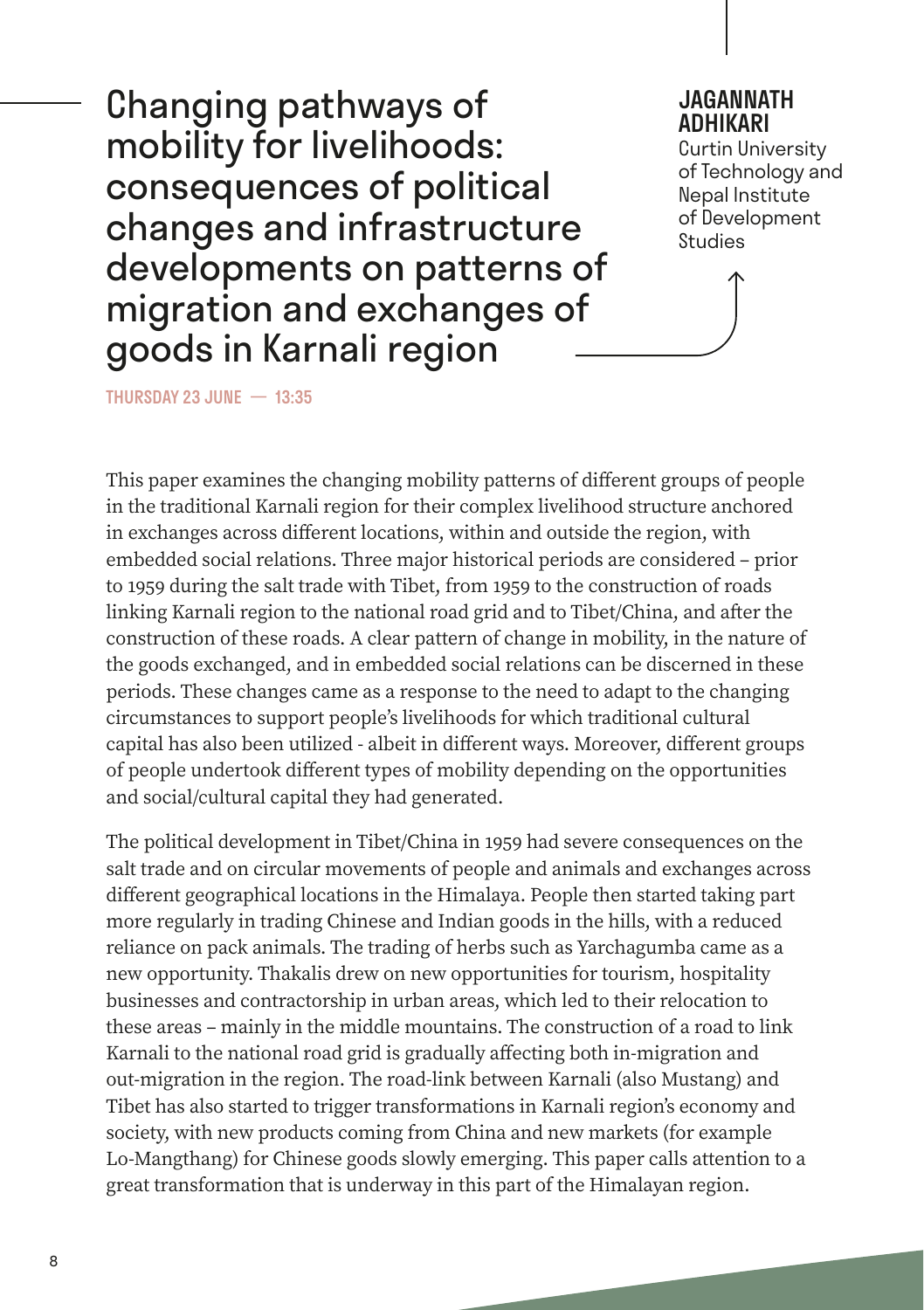#### Indian National Highway  $\epsilon$ number 10 and its development promise: past and present

VIBHA ARORA Indian Institute of Technology Delhi

WEDNESDAY 22 JUNE - 10:35

Border highways and roads have become technological categories through which socio-natures are transformed into a valued resource for capitalist expansion: they ensure the circulation of people, goods and ideas, and they materially reinforce the governmentality of the state. My paper is about the border highway that interconnects the Himalayan state of Sikkim, its capital city Gangtok (eastern Sikkim) and the border town of Siliguri in West Bengal in the Himalayan foothills. The Indian National Highway number 10 starts from Fulbari near the Indo-Bangladesh border, crosses into Siliguri, Sevoke, Melli Bazaar and terminates at Gangtok in Sikkim. As a spatial-temporal motif, 'roads' help distinguish between now and before in social histories and political changes, and foreground the future impulse (development). Drawing upon archival resources and extended multi-sited fieldwork in the region and numerous ethnographic journeys (undertaken between 2001–2018), I argue that they shape the rhythms and striations of social life, situate ethnic-nationalist aspirations and embody modernity, express territoriality, and mark state presence (imperial state and post-colonial state). The paper highlights the 'promise' of infrastructure and its inter-connection with the ideology of modernity and development.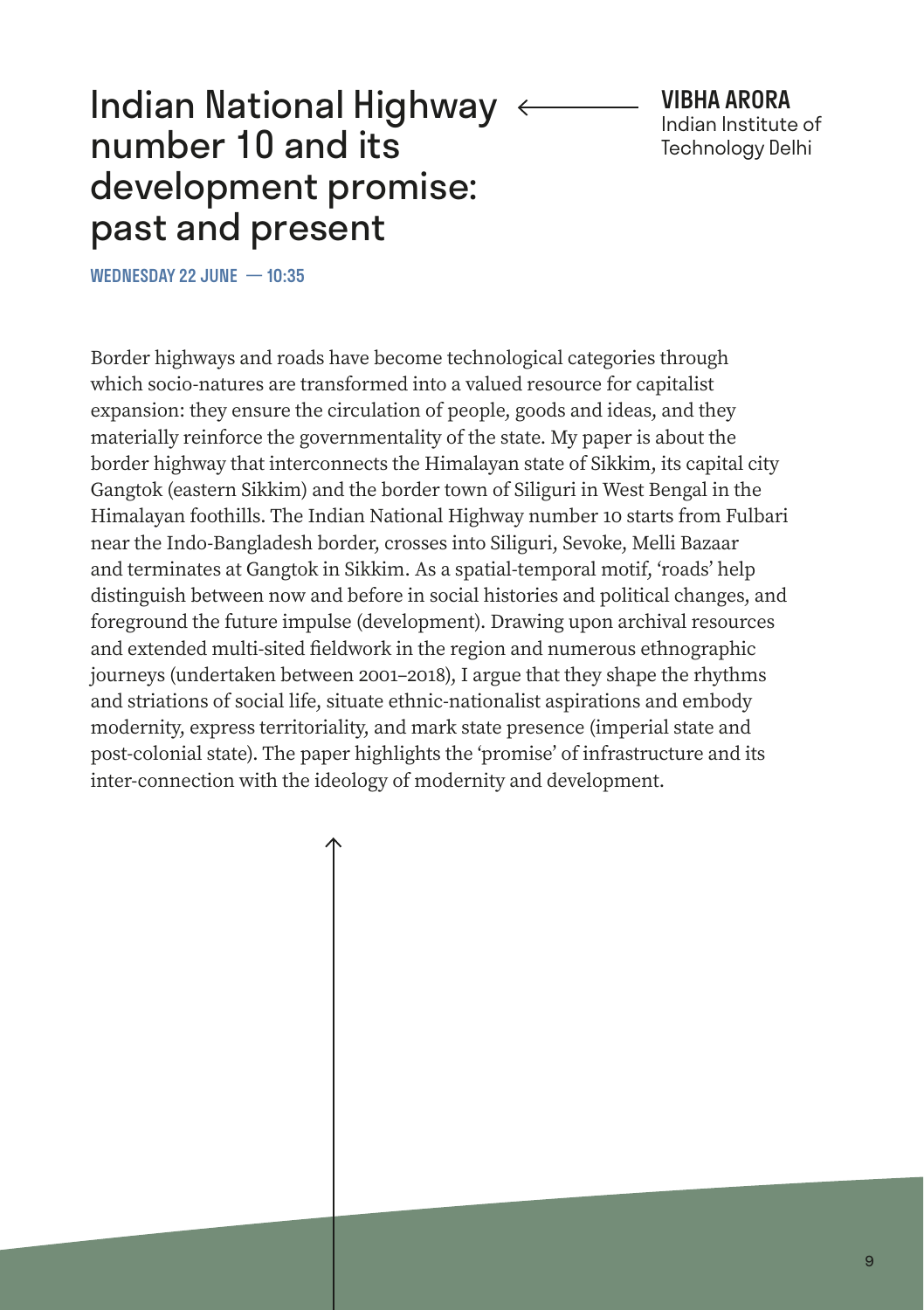### Connecting wildlife: contested corridors and the management of species survival in India

THURSDAY 23 JUNE  $-$  16:15

Preserving endangered species has been a major focus of Indian policy in recent decades. Iconic species in particular, such as tigers or Asiatic lions, have received special attention in terms of scientific research, public funding and management, not only to create natural reserves where these animals can live in the wild, but also to protect the corridors that allow them to move between different reserves. In my paper, I first examine how the assessment of these wildlife corridors is addressed at a scientific level. Based on preliminary research conducted at the Wildlife Indian Institute of Dehradun, India, I examine how animals' movements are investigated and monitored in the field by wildlife biologists using different techniques (camera traps, radio telemetry, DNA, etc.). The data collected is evaluated in the laboratory using dedicated software in order to assess and predict the connectivity of animal populations in terms of genetic exchange or habitat suitability.

DANIELA BERTI

The issue of wildlife connectivity also involves political and economic stakes, as these wildlife corridors are often located in residential areas or can connect places through which people commute. Many conflicts are brought to court by various actors – NGOs, citizens, environmental lawyers – who oppose development projects (roads, highways, tourist infrastructures, etc.) on the grounds that they cross a wildlife corridor and would prevent animals from moving. In the second part of the paper, I look at a case that has been brought to court to oppose the construction of a road within an area concerning the Corbett Tiger reserve in Uttarakhand and which has largely been covered by the media. I show, on the one hand, how the argument of wildlife connectivity is used in court as a counter-narrative to the state or state-approved development agenda; on the other hand, how the production of scientific knowledge becomes entangled with dynamics of power and political stakes.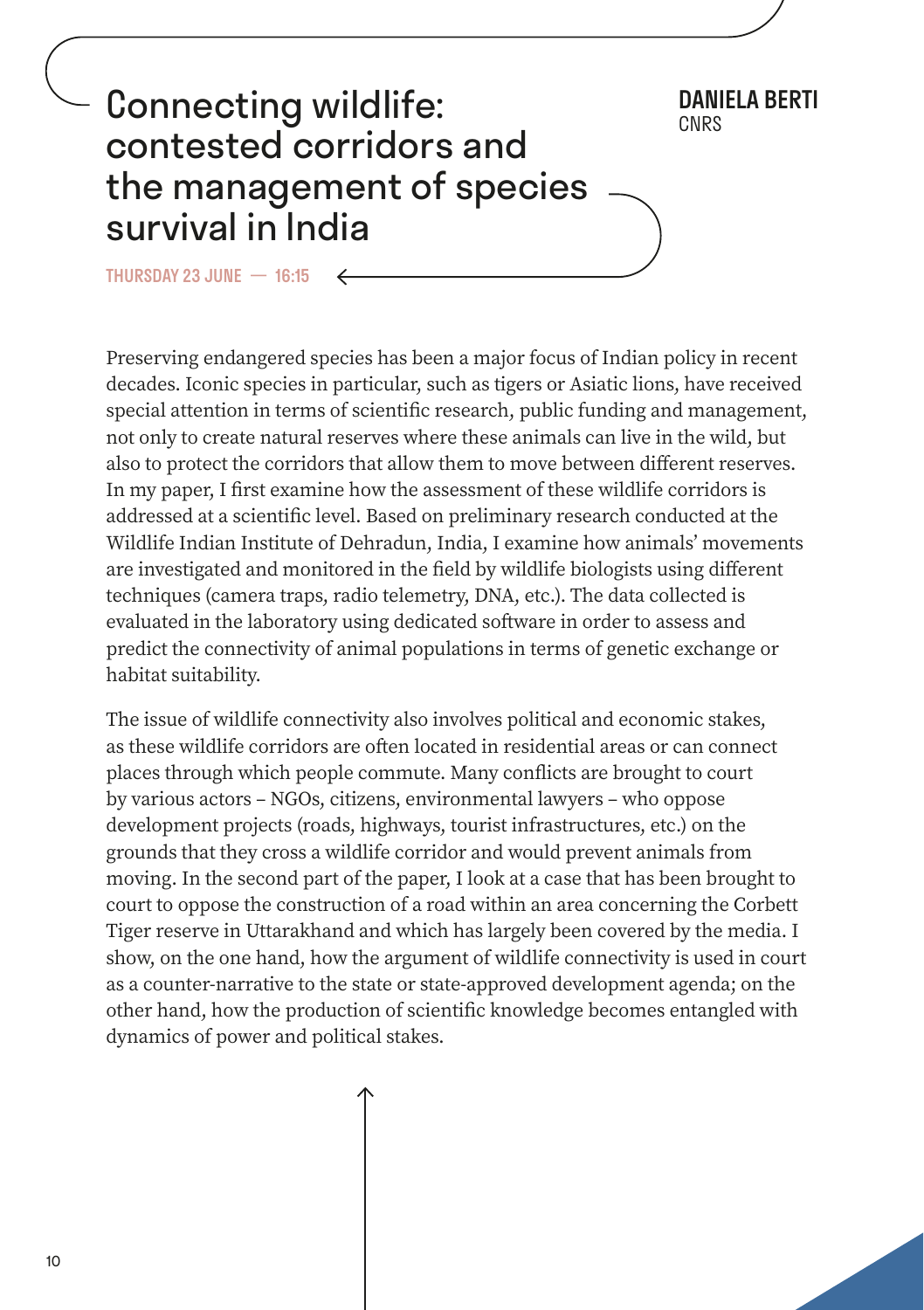#### $(lr)$ rational mobilities: chance, risks and uncertainty in labour migration from Nepal

## **TRISTAN BRUSLÉ**<br>CNRS

THURSDAY 23 JUNE — 14:10

Labour migration has long being viewed by migration theorists as a way to mitigate inherent life uncertainties on different markets (labour, credit), notwithstanding the fact that going abroad is in itself a risky endeavour. In Nepal, images of coffins arriving at Kathmandu airport from foreign destinations have become common representations of labour migration. The COVID-19 pandemic also proved that the insertion of Nepalese workers on the global labour market is paved with risks, deception and catastrophic consequences. However, the outbound flow of labourers has remained unabated. Migrants keep on relying on optimism to travel abroad towards more-than-often unknown working and living conditions. I will try to understand how risk, chance and uncertainty as social constructs are taken into account by migrants and their families during the migration experience. How do migrants and their kin perceive risks and chance? How do they mitigate risks associated with labour migration? Has risk become calculated and manageable? Based on migrants' testimonies, this paper aims at deciphering workers' (ir)rational migration strategies.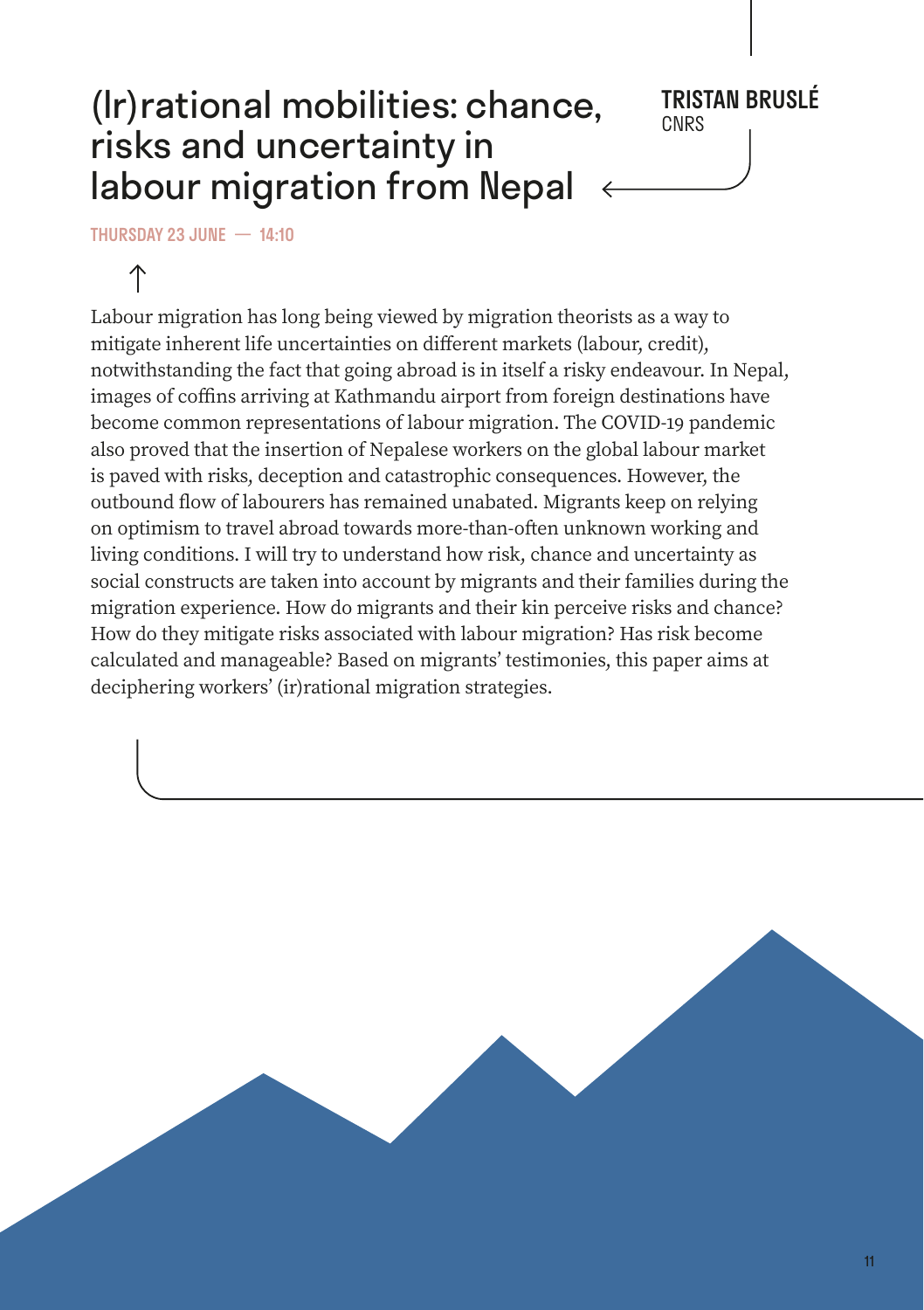#### Energies of movement: livelihood transitions, multi‑species migrations, and the spread of biogas in Nepal

BEN CAMPBELL **University** of Durham

THURSDAY 23 JUNE — 10:10

As infrastructures of multiple kinds alter the directions and frequencies of movement in Himalayan social worlds, experiments with connectivity and adoption of technical innovations in daily life can be intimately dependent on changing patterns of movement among people, non-humans and things. This paper discusses how an example of the movement of a renewable energy technology – biogas anaerobic digesters – into new territories has rather particular requirements and enabling conditions for its acceptance among Nepali householders. Factors that appear to be significant to engineers and to sustainable energy policy-makers for villagers to adopt biogas tend not to have appreciated domestic livelihood processes of movement, and the contexts of daily and seasonal circulatory habits of people and livestock.

Over 400,000 domestic biogas systems have been built in Nepal. How has this energy infrastructure travelled and been taken up, by whom, and what kinds of movement by people, animals and things does it entail? Promoted especially in the area surrounding the Terai national parks, biogas allows villagers to dispense with the need to collect firewood from forests for domestic fuel. The paper analyses adoption (and abandonment) of biogas technology within transitions in rural economy from subsistence agro-pastoral livelihoods to migrant labour dependency. But beyond mere techno-economic factors, it considers changing symbolic values of household labour and lifestyle aspirations influenced by levels of remittance income from migrant household members. An anthropological interest in energy transitions as being about so much more than just the technology identifies contexts of multi-species movements and how regulation of environmental access enabling these movements is mediated by climate change discourse and renewable energy policies in surprising ways. Previous work in Rasuwa gives a comparative view on how the spread of biogas has been seen as limited by environmental factors favouring warmer conditions, which can be argued to display rather a territorial naturalisation of Pahari bias in the institutional culture of innovation surrounding renewable energy in Nepal. This has implications for how territories for sustainability are imagined. The paper reflects on taking forward territorial concepts from P. Sagant and R. Burghart to locate energy on the move in Himalayan worlds.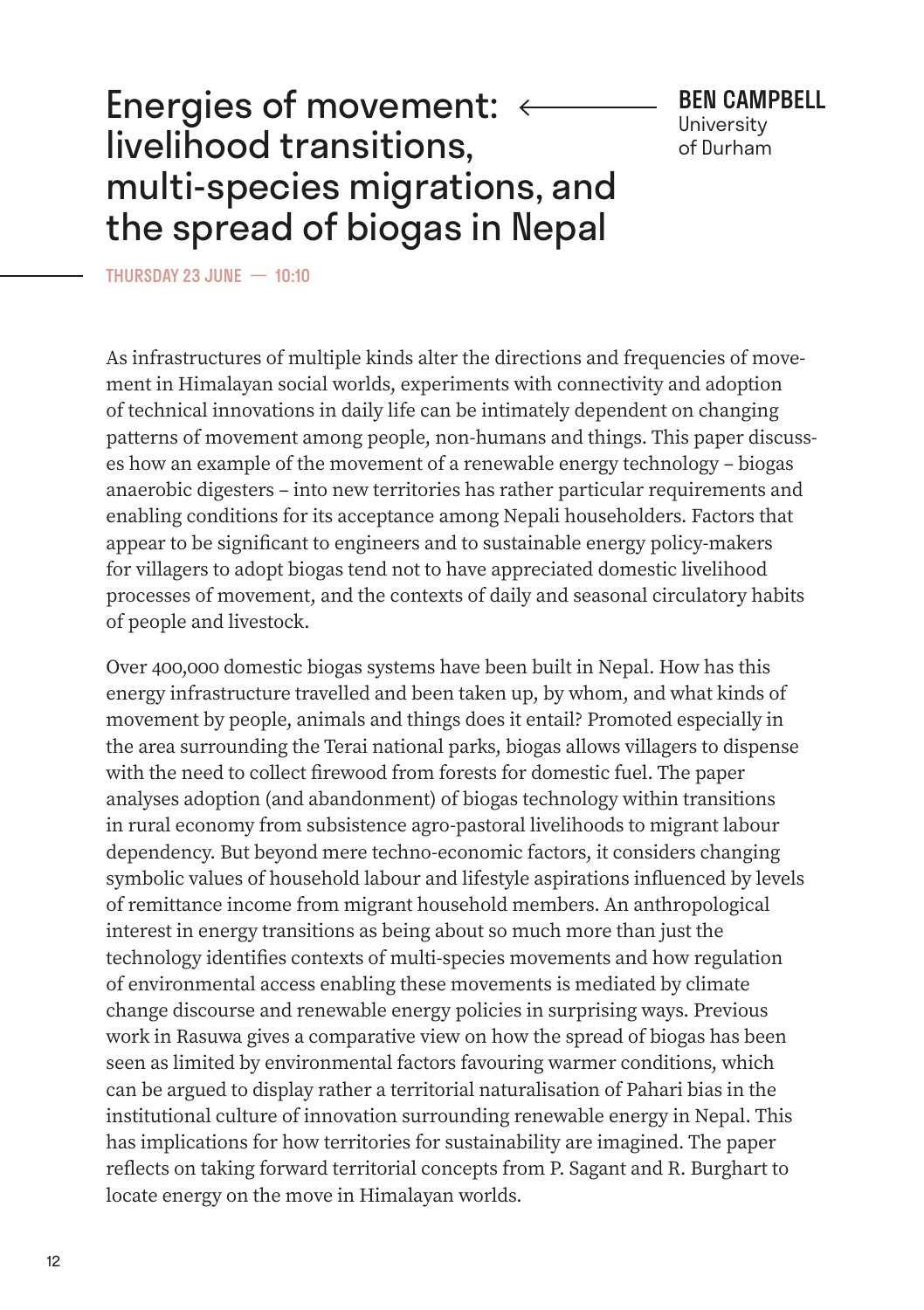#### Remaking the made: challenges of infrastructural development in the eastern Himalayas

#### NILAMBER CHHETRI

Indian Institute of Technology Mandi

WEDNESDAY 22 JUNE — 10:00

Building roads and developing infrastructural facilities in the Himalayan region have received great impetus both in the colonial and post-colonial periods. During colonial times, it was the lucrative trade with Tibet that shaped infrastructural networks, while in the post-colonial period it was the security concerns that augmented infrastructural development in the region. Focusing on the Darjeeling-Sikkim Himalayas, this paper provides an ethnographic account of the making and remaking of the two distinct yet, interrelated constructions projects. It highlights the continued repair work on National Highway 10 (NH 10) that is the lifeline of the state of Sikkim, and the recent laying of the new railway line by tunneling the hills. The paper charts the different meanings associated with infrastructural projects to argue that people engage in the complex process of making and unmaking infrastructure. I base my understanding of these thematically related infrastructural projects on qualitative research tools. I build upon separate yet interconnected empirical studies on the repair of the existing roadway network and the boring of tunnels for the railway line to argue that we have to view infrastructure as a process, constantly evolving through processes of repair, replacement, restoration. Mired in these processes, the development of infrastructure is compounded by fears of corruption, irregularities, and incompletion. These two projects offer great insights into the workings of both futurity and ruination. Ruination is evident in the constant efforts launched by the state to salvage the already crumbling infrastructure that is NH 10. On the contrary, the railway line suggests futurity, which encapsulates the aspirations of society, the legibility of the state in the borderlands, and stands as vivid and concrete instantiations of visions of the future.

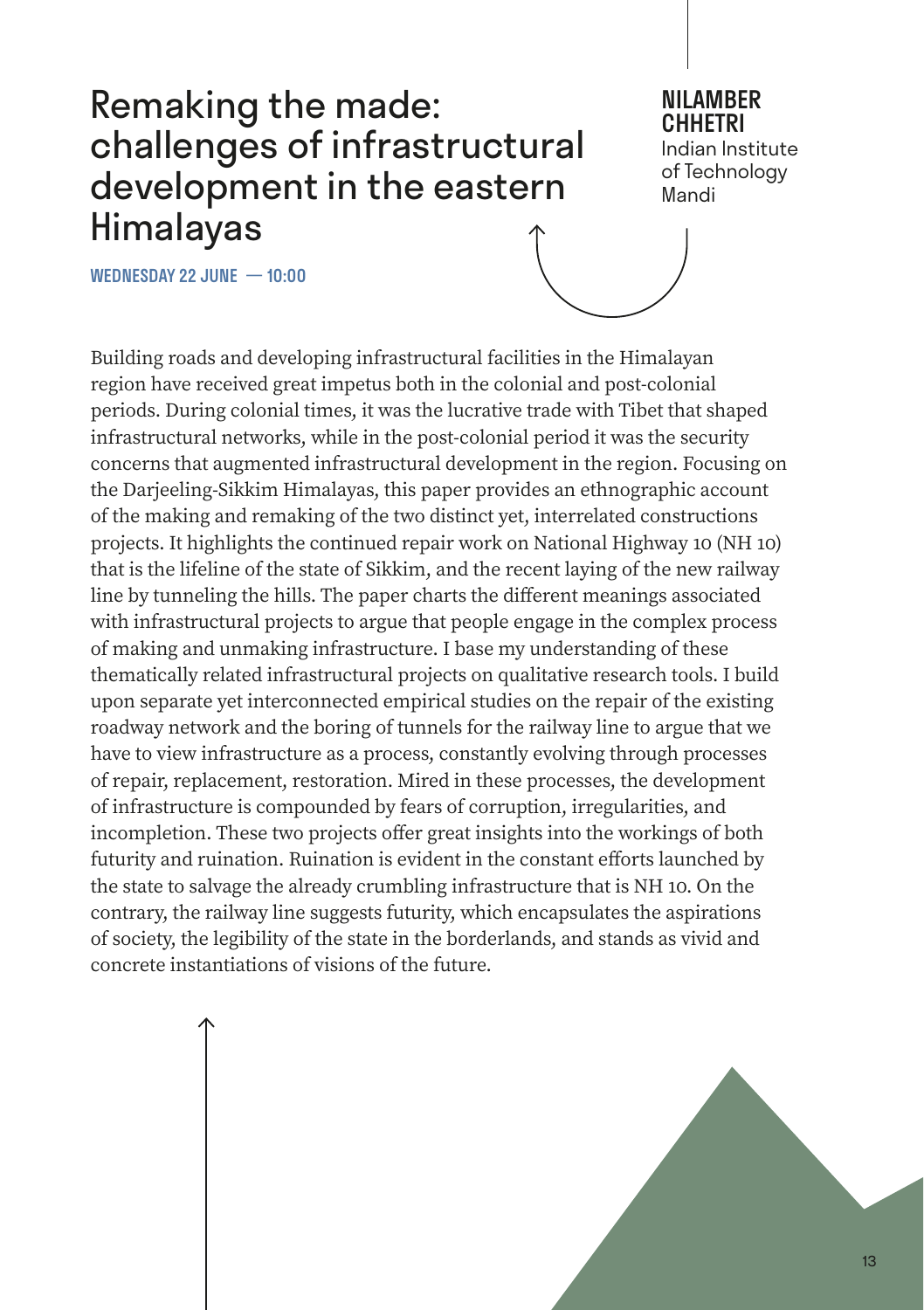#### Big people and small countries: changing maps of choice in a Nepali village

THURSDAY 23 JUNE — 13:00

This paper is based on 14 months of qualitative research on migration decisionmaking in a multi-ethnic village in western Nepal. In Nepali villages, migration destinations are often categorised in 'big' (*thulo*), 'small' (*sano*), and 'so-so' (*thikai*) countries, depending on the prestige, respectability, income-level and power associated with the country. The terminological distinction is a marker of fundamental difference and is intrinsically linked to notions of 'big' and 'small' people. The idea that the prestige and success associated with 'big' countries is reserved for 'big' people, and thus unreachable for those situated in the lower strata of society, is deeply entrenched in the worldview and self-image of some of the villagers.

The horizon of possible destination countries depends on self-perception, role-ascription and different forms of capital. It relates to gender and age, and changes with experience, access to knowledge and resources. Financial and knowledge thresholds conflate with notions of deservingness, merit, and suitability. As a result, the villagers do not choose from a plain hierarchy resulting from popularity and affordability of destinations, but tend to contemplate migration options within these categorical boundaries. The resulting migration patterns have salient correlations with ethnicity, caste and gender. This selective connectivity in the village is engrained in and is a continuation of the valley's history of immigration and emigration. According to the inhabitants' oral history, the valley was first populated by the Magars after they had fled from hostile groups further west. They invited high-caste Chhetris for protection against their enemies, who then themselves invited Dalit castes to fulfil labour services. A history of trade, recruitment for foreign armies, the opening of the Gulf States, ten years of civil war, an Australian NGO, as well as caste-dynamics of privilege and discrimination have all contributed to the migration patterns we observe today. Despite the radical changes in the ways that information flows into the village, there is a striking continuity in the way new migration trends are born throughout these different historical periods. As remittances now allow the re-location of households, the ways in which social and geographical landscapes are mapped onto each other is re-negotiated.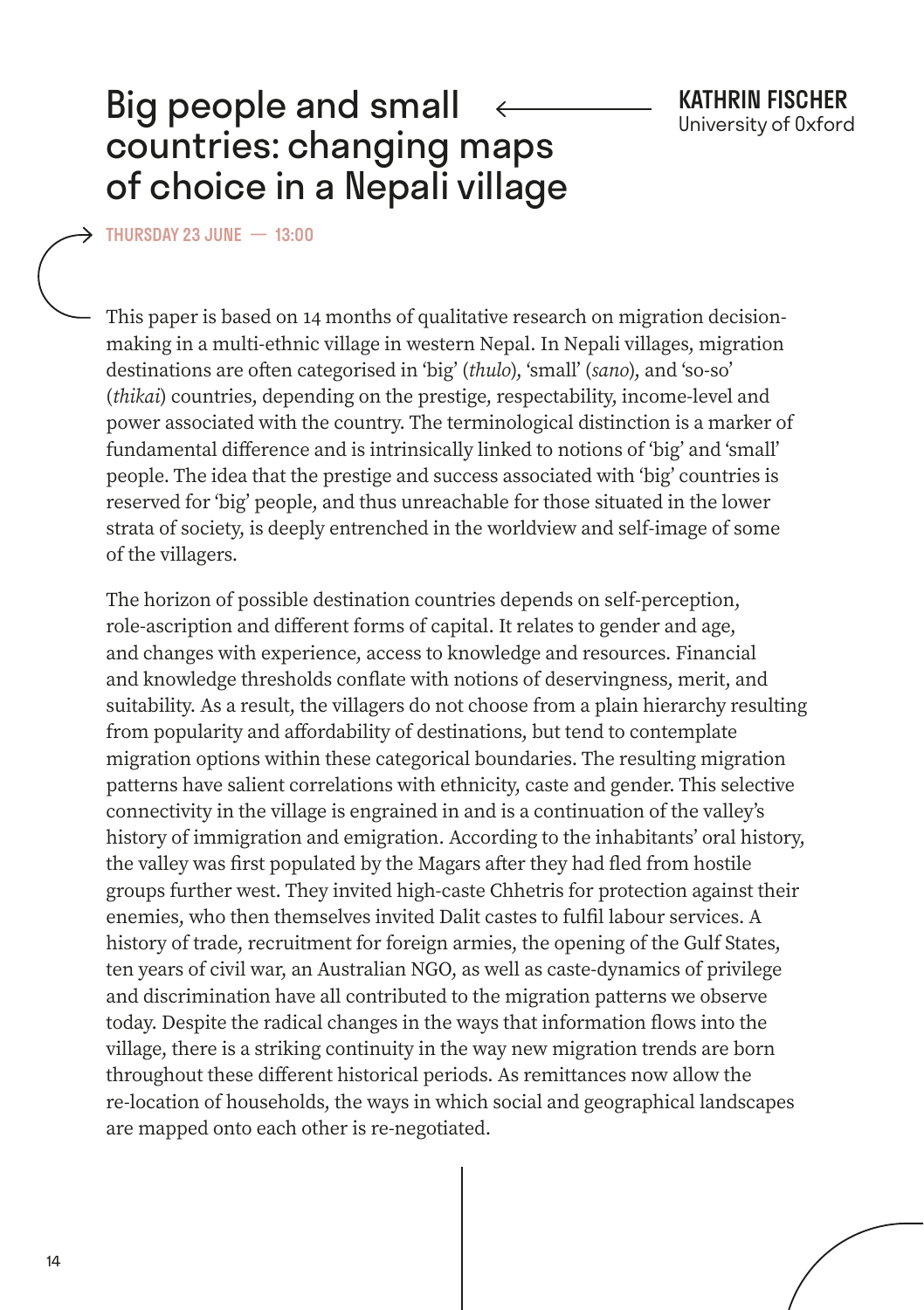#### The social life of pathways: building infrastructures through giving and walking in the Karakoram, Pakistan

FRIDAY 24 JUNE — 9:00

THIBAULT FONTANARI UC Louvain

Wakhi farmers and herders of Shimshal in the Hunza Valley, in the Karakoram range of northern Pakistan, build their mountain pathways through a complex pooling of gifts called *nomus*: a family offers resources to build an infrastructure (a pathway, a bridge, a canal) in honour of a loved one, and the other families mobilise their workforce to build it. Everyone walks and everyone gives, but by giving in order to walk with ease and by experiencing the need to give while walking, the Wakhis of the Karakoram invite us to think about the intertwining of the circulation of the gift with the circulation of people along their mountain paths.

This paper first shows how the perception of the built environment through walking generates the obligation and the motivations to give. According to theories of the gift, social relations are (re)generated through gift-giving between groups and individuals. Landscape studies have also shown how people weave relations between humans, non-humans and their environment through walking. This paper argues that these two important dynamics intersect in the building of infrastructures by local people. The living and the deceased (re) generate their relations through the circulation of gifts, but also through the building of collective infrastructures that will enable them to circulate. Moreover, motivations to give are experienced not by beings detached from the world but within an ontological relationship with this world. The paper furthermore explores how motivations to give have changed as a result of the construction of roads. The Karakoram Highway, built between 1966 and 1978 to connect Kashgar in China to Mansehra in Pakistan, and then the Shimshal Road, built between 1985 and 2003 to link the village to the Karakoram Highway, offered new forms of connectivity and provided the ground on which the inhabitants circulated and encountered cultural differences. These encounters led them to develop new imaginaries, giving rise to new reasons for giving and ways of organising themselves to build new kinds of infrastructure in the village such as schools, religious buildings, and roads suitable for four-wheel drives.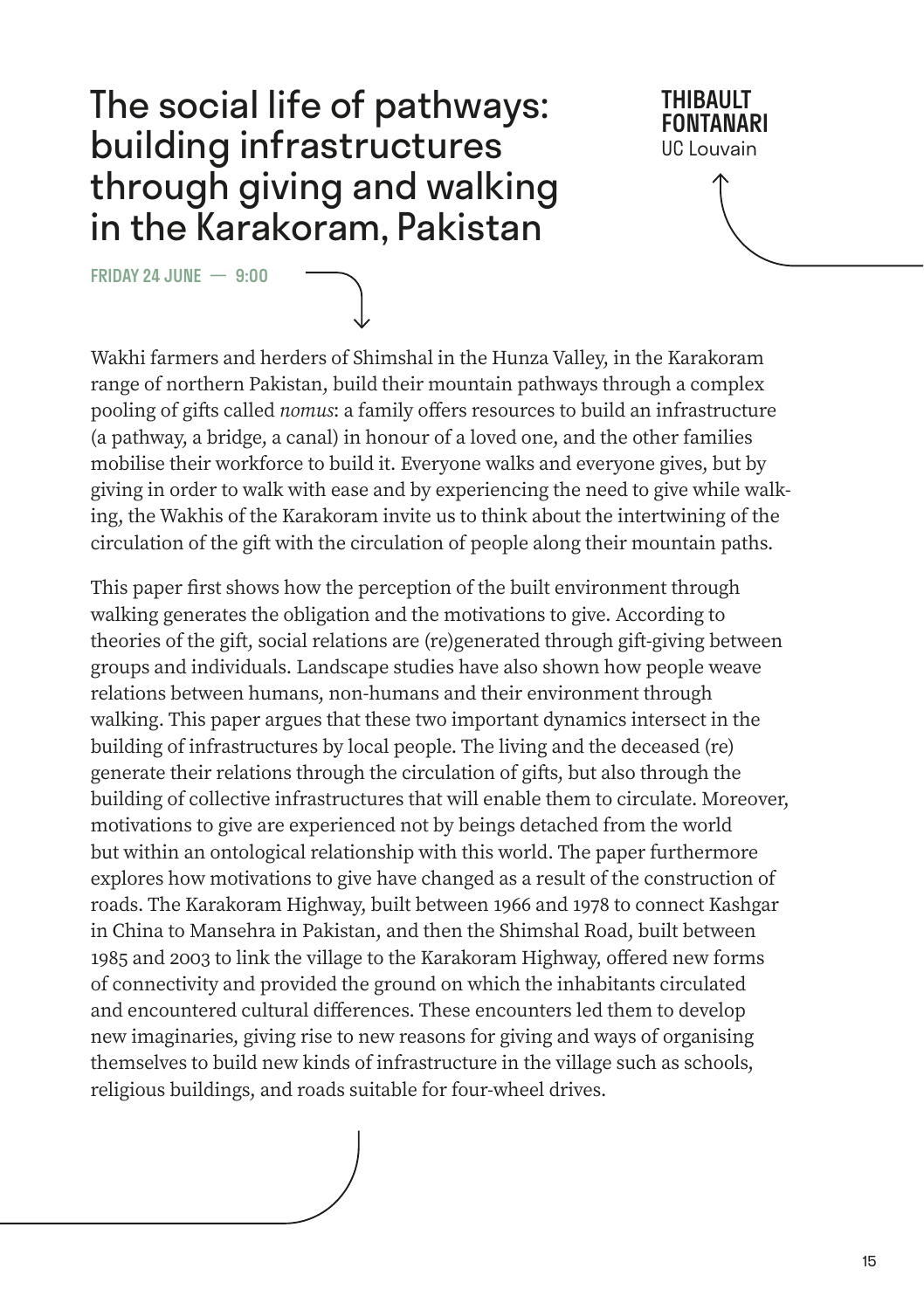#### From monastic governmentality to monastic visibility: Buddhist tourist circuits in the Indian Himalaya

SWARGAJYOTI GOHAIN Ashoka University

THURSDAY 23 JUNE — 16:50

Post 1959, with the reconstitution of a Tibetan diasporic community in India, important monasteries displaced from Tibet were rebuilt in India. Not only have these monasteries contributed to preserving and promoting Tibetan Buddhist traditions in India, but they have also led to a revival of Buddhist pilgrimage and tourist circuits. While scholars have focused on the reinvention of Buddhism in India through the analysis of Buddhist sites and universities (such as Bodh Gaya or Nalanda), in this paper I am interested in seeing how monastery spaces, Buddhist festivals, and Buddhist sacred spaces have led to a reinvention of Buddhism in the Himalayan borderlands. I examine the new tourist circuits that coincide with monastery circuits in western Arunachal Pradesh in Northeast India.

These Buddhist monasteries in the Indian Himalayan regions blur the boundaries between pilgrimage and tourism by tapping into the spiritual tourism potential in India. If, in precolonial times, monasteries represented an order characterised by 'monastic governmentality', they are now increasingly directing the tourist gaze through 'monastic visibility'. The performance of monastery festivals and the construction of sprawling monastery quarters, opulent guesthouses, and other tourism infrastructures contribute to this form of monastic visibility. Unlike the diasporic reinvention of Tibetan Buddhism in India – discussed by Toni Huber, Donald Lopez and other scholars – monastic visibility through tourism in contemporary India enables new forms of community and networks among Indian Himalayan Buddhists. Through the circulation of domestic and international tourists and resources, monastic visibility supports the nationalist co-option of these borderland spaces as both Buddhist and Indian. This becomes important when we look at the reclamation of India as a Buddhist homeland in tourist imaginaries and nationalist discourse.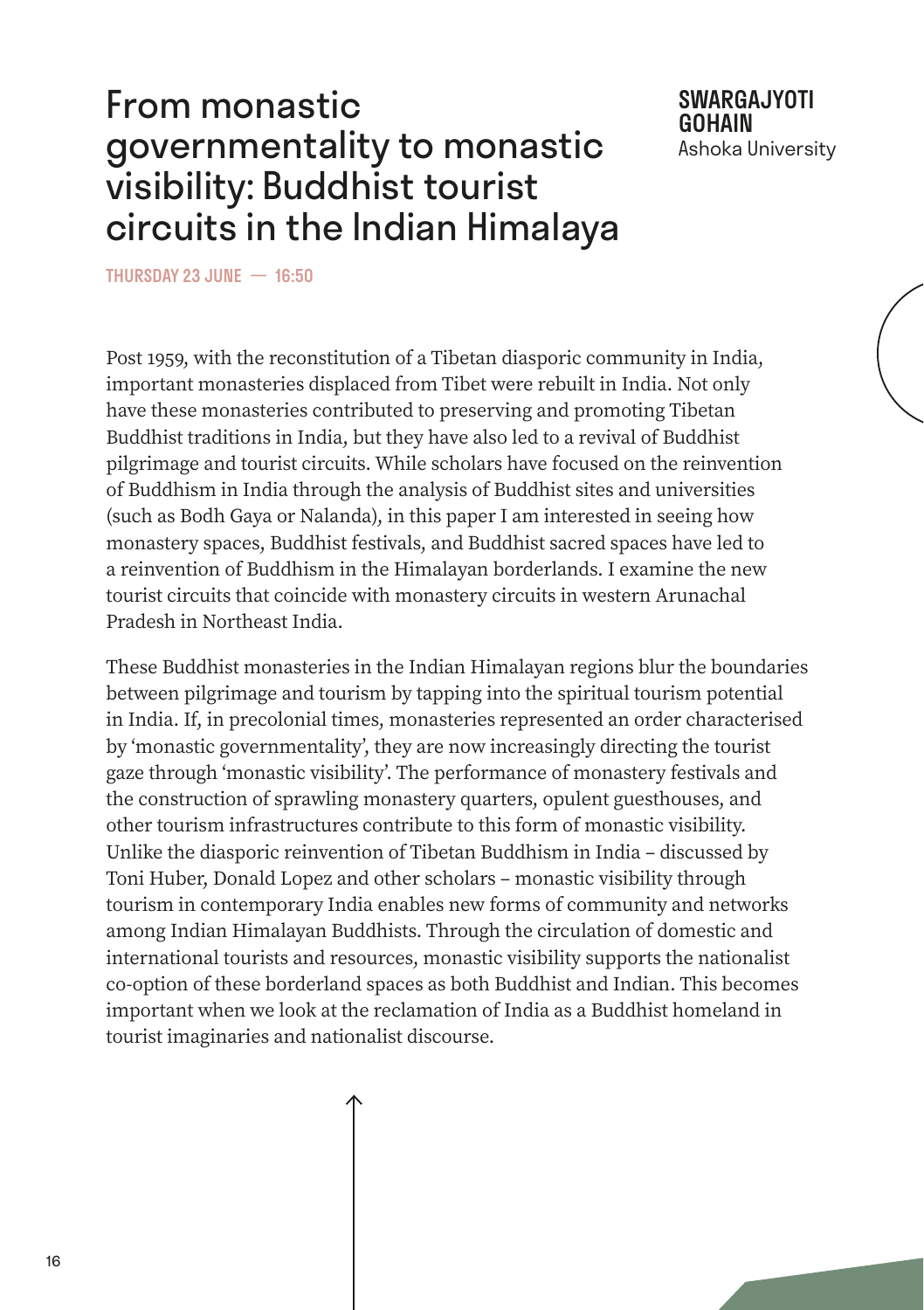#### Building a road, constructing/deconstructing political ideas? A case study in a Tamang village

FLORENT GRAZIDE Bordeaux Montaigne

University

WEDNESDAY 22 JUNE — 15:30

This qualitative study was carried out over a three-year period to illustrate the relationships between the construction of infrastructures and their political and social effects on different scales. In Nepal in 2017, following decentralization as laid down by the 2015 constitution, the leaders of new rural municipalities were elected. In the district of Solokhumbu, several ward chairpersons launched the construction of roads as soon as they had been invested in order to connect to the new centre of power the last people situated far from it. This study shows how one of those projects – whose stated goal is to integrate marginalized populations into the so-called 'development process' – lay the ground for disintegration of hope and re-shaped political ideas and allegiances. Focusing in particular on the young people of the village, this paper proposes to follow political life, albeit obliquely, among those who are not traditionally bearers of political ideas in rural areas, namely young people from an indigenous community (Tamang) long considered as slaves, then as a cheap labour force. From this perspective, the study focuses on the values and on the conceptions of the capacity to act. It also shows how the road, as materiality, symbolizes the possibility or the impossibility of political, economic and social emancipation. The ethnographic description of the relationships forged around this construction project between expecting villagers and politicians working for their re-election provides a complex example of contemporary issues in Nepal. This research shows that the fluidity of political ideas is not only determined by the success or failure of a project, but also by the place a road occupies – as fantasy – in the collective imagination of a youth in search of meaning.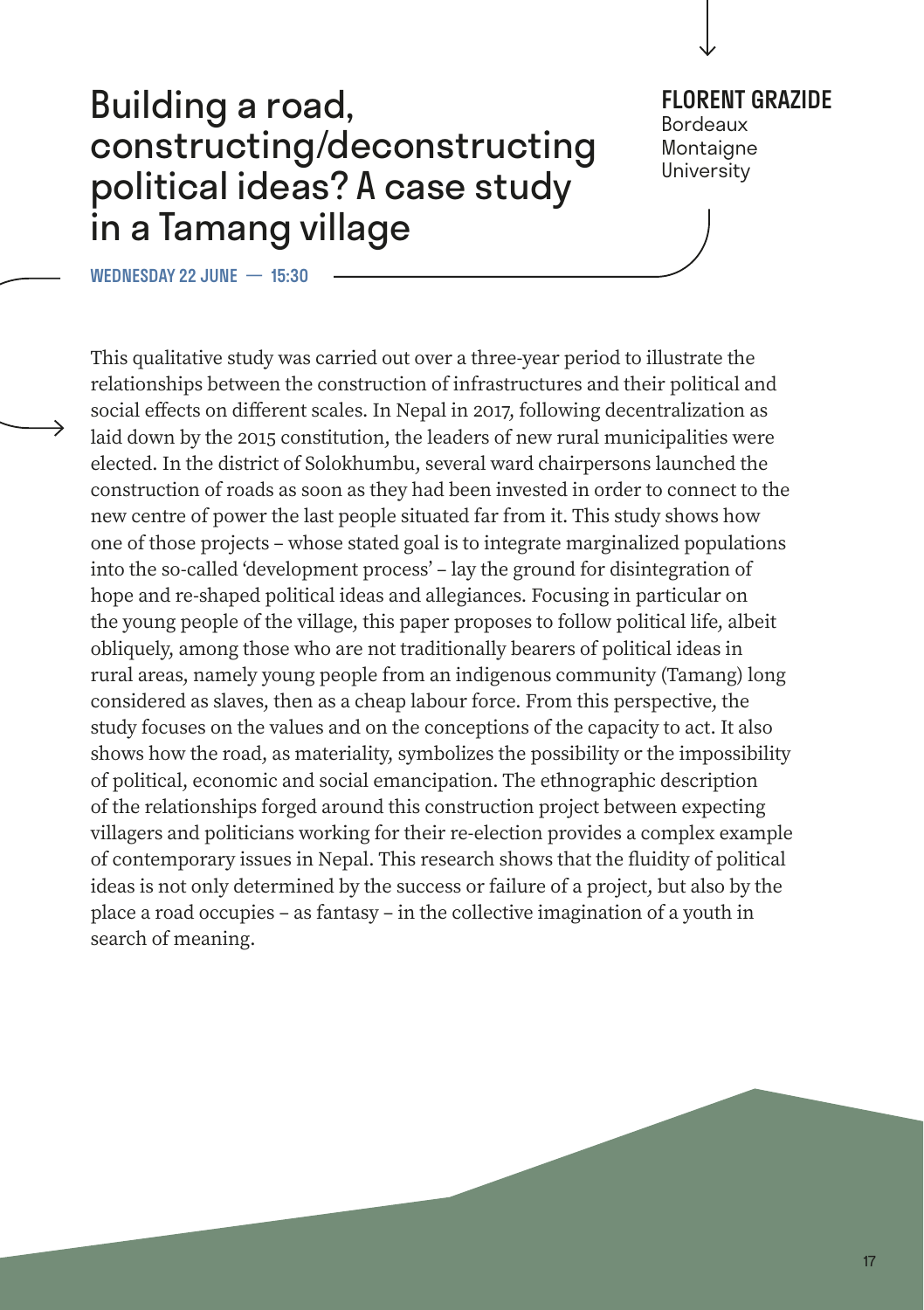#### Hiding in sight: eco-social rhythms of women's autonomy in small town Nepal

AMY JOHNSON Northumbria **University** 

FRIDAY 24 JUNE  $-$  10:10

J

In the small town of Pathakpur in Nepal's Farwestern Tarai, women's lives move in and out of focus as they seek ways to secure privacy in an environment of hyper surveillance. Grass-cutting and other daily chores, conventionally regarded as drudgery, present precious opportunities for women to hide (*lukaune*) from the demands of their households, to process thoughts, daydream, and satiate small vices (a cigarette, a hashish joint, a pinch of snuff). Amongst the various housework performed by women, grass-cutting is ideal for these pursuits because, at minimum, a Pathakpur woman spends two hours a day searching for, squatting within, cutting upon, and carrying loads of grass to feed her family's livestock. Yet, finding the right kind of grass can be tricky. As the seasons change, the availability of good fodder grasses fluctuates. Women must move with the seasons to locate spaces of privacy and plentiful grasses, creating a choreography expressive of the Farwestern Tarai's entangled ecological and social rhythms. In this context, the paper will explore the relationship between the materiality of grass and acts of *lukaune*, or hiding, enacted during grass cutting excursions. Thinking with James J. Gibson (*The Ecological Approach to Visual Perception*), I consider what grass-in its qualities of texture, color, location, and availabilityaffords, 'what it offers ... what it provides or furnishes, either for good or ill', especially as a hiding place for women (Gibson 1979: 127). I will provide different examples of *lukaune* alongside observations of material changes in grasses to foreground the double circulation of daily movements and seasonal cycles that underscore women's lives in a small Farwest Tarai town. In doing so, the paper will offer a gendered and more-than-human theorization of women's labor and the practice of personal freedom.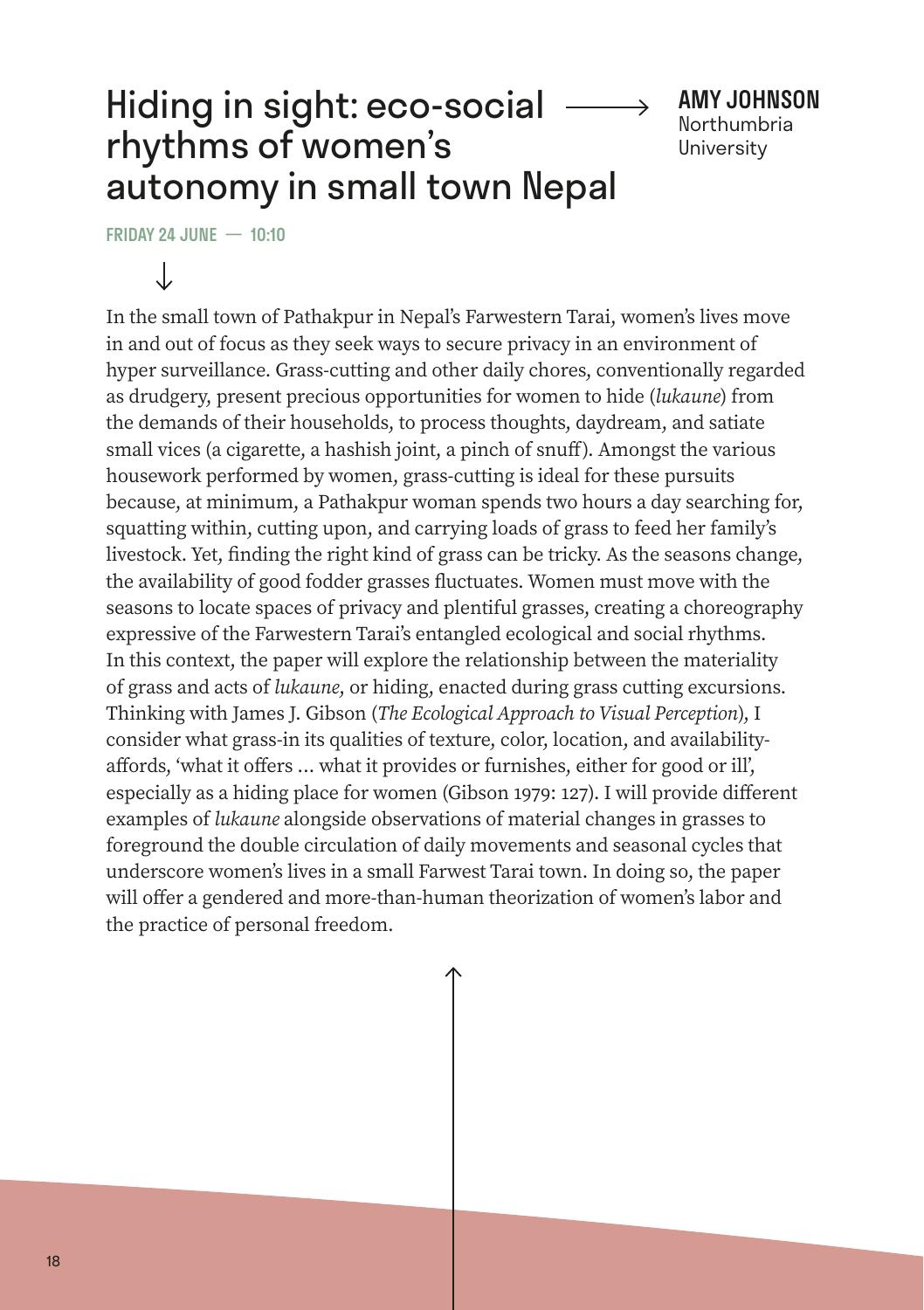#### Mountain-connected roots and routes: the place-based ancestry of the Pumi in the Sino-Tibetan borderlands

WEN-YAO I FF **University** of Kansas

FRIDAY 24 JUNE — 14:35

This paper focuses on the place-making practices of Pumi (Premi) communities in Yunnan, based on fieldwork in northern Ninglang. In addition to the much discussed ancestors' routes and place-making by circulating through sacred mountains, I will discuss how Pumi people's burial of cremated bones in the mountain lays the physical foundation for their migration memory and place-based ancestry. I will first describe how traveling is culturally marked as an essential component of Pumi people's lives and their memory of the past, as reflected in their daily greetings, prayers, means of making money, and narratives of ancestors' migrations and nomadic lifestyle. Secondly, I will introduce ritual practices to establish relationships with local mountains: the daily and annual dedications to mountain deities and the burial of family members' cremated bones at specific mountain sites. Then, I will discuss how these practices that connect people to the landscape, together with Pumi idioms for specifying one's ancestral origin (*ru*) and a family's heir (*məru*), construct a place-based ancestry.

The Pumi idiom, *ru*, which equally refers to the buried bone ashes and the proper name(s) for specific ancestry, suggests that new names emerged from migration to a new area with a new burial mountain. At the same time, the health and fertility of a family's heir (*məru*) to continue an ancestral line require blessings from mountain deities secured through proper rituals. In Sino-Tibetan borderlands, various local groups use the Mandarin idiom of root (*gengen*) to refer to one's ancestral origin and family's heir(s). The Pumi name for a specific ancestry, their *gengen/ru*, is always generated from a separation in their migration history. The juxtaposition of the Pumi understanding and the Mandarin translation thus suggests an interpretation of rootedness that has the double meaning of past migrations and embeddedness in the current settlement. Pumi people's place-based ancestry is 'rooted' in a series of places where ancestors had migrated and made relations with mountain deities. The toponyms listed in an ancestors' migration route mark these relations and reflect a conception of landscape interwoven with the family's past.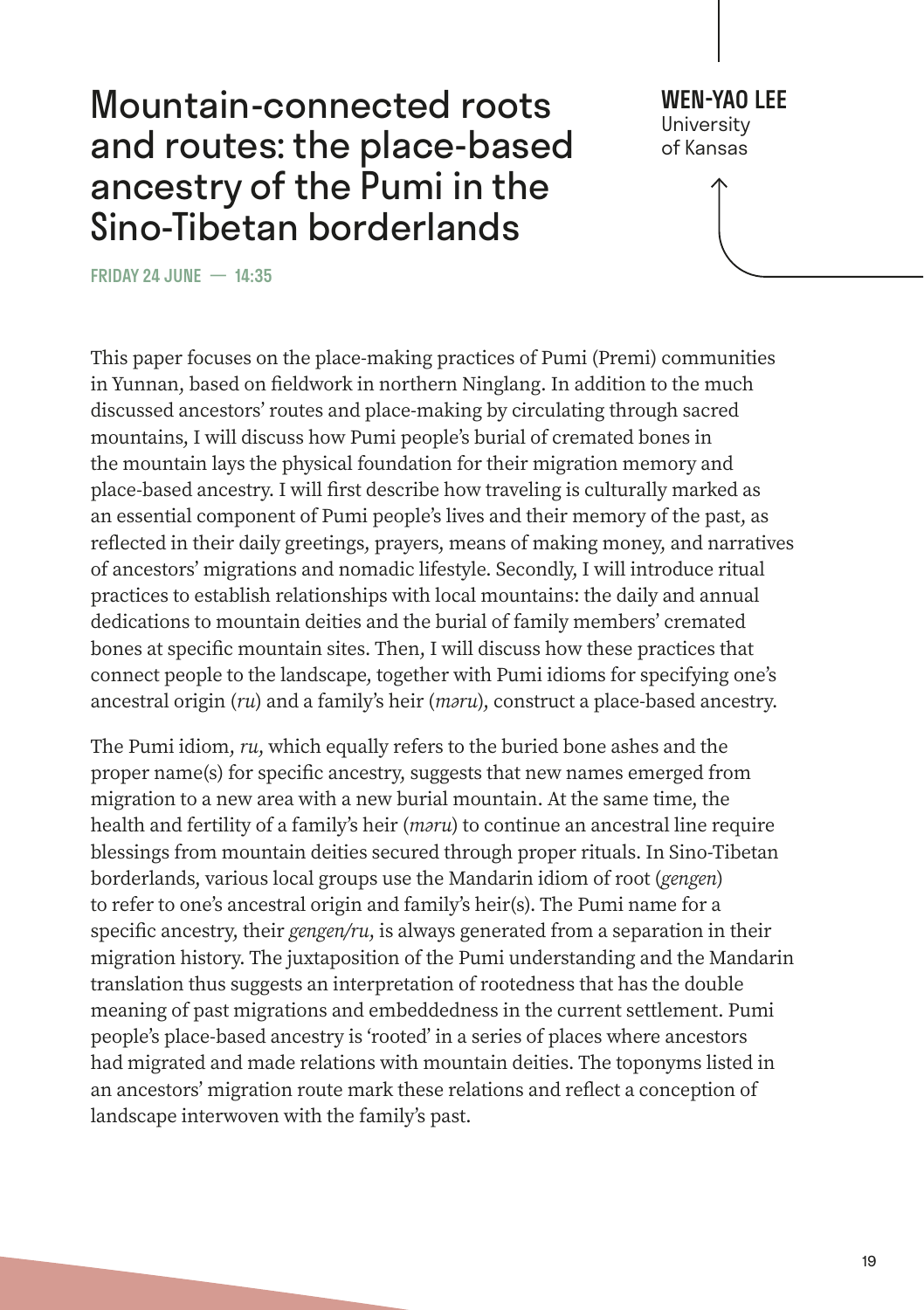#### Multilayeredness of journeying experience and its transformation among Rang from Byans, Far Western Nepal

#### KATSUO NAWA Institute for Advanced Studies on Asia

FRIDAY 24 JUNE — 14:00

The main inhabitants of Byans, Chaudans, and Darma, three adjacent regions in the upper reaches of the Mahakali (Kali) River, call themselves Rang. Many Rangs in Byans were trans-Himalayan traders, carrying out seasonal migrations between their villages and their winter residences in the southern hills of the Himalayas. In this presentation, I discuss how the lived experience of trans-Himalayan journeying has changed among the Rangs in Nepali Byans over the past seventy years, mainly based on my ethnographic fieldwork from 1993 onward in Darchula District and elsewhere. In the first part, I reconstruct how their 'traditional' movement across the Himalayas, most importantly the 'traditional' seasonal migration between Byans and the southern foothills of the Himalayas, was conceived by elder villagers in the 1990s.

Based on my analysis of their ways of narrating the movement, both imagined and real, focusing on their usages of toponyms and deixis, I argue that they articulated it as movement on foot through various named places. In their narratives, each named place is geographically located within a network of named places, mutually connected most probably by trails, often lived by their affines, friends, or benevolent and malevolent spirits. According to their oral tradition, ancestors walked through some of these named places, and each and every Rang would eventually visit many of them, from south to north, to finally go to their ancestors' land after they passed away. In the second part, I reconstruct how the lived experience of their trans-Himalayan movement using two foci – Nepali Byans and Darchula, their main winter residence –, has been transformed within the past seventy years, by mainly considering the following factors: construction of the Baitadi-Darchula-Byans road (not motorable but suitable for moving along with large domestic animals), the closure of the India-China border via the Lipulekh pass (but not the Nepal-China border via the Tinkar pass) for thirty years starting from 1962, and the changing proportion of domestic animals with which they seasonally migrate, as well as more recent changes in the political situation in Nepal and infrastructures on both the Nepali and Indian side of the Mahakali river.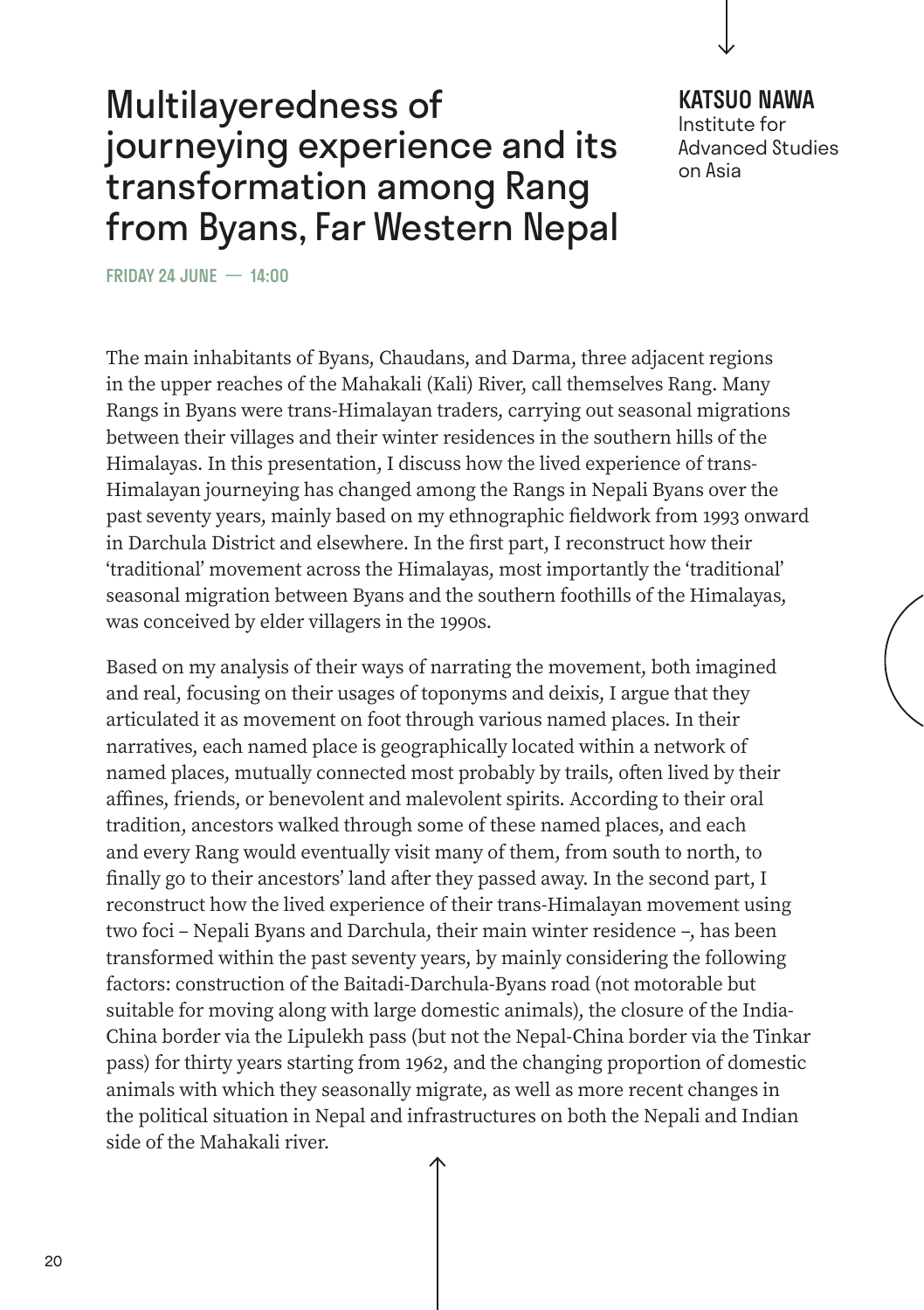#### Paths not taken: landscape, movement, and avoidance in Ladakh

#### CALLUM PFARCE Leiden University

FRIDAY 24 JUNE  $-$  9:35



Discussions of the topic of landscape influenced by phenomenology have tended to characterise placemaking as defined by wayfaring, embodied knowledge, and ongoing processes of dwelling. Yet these approaches often obscure the role played by the presence of danger in the landscape and by strategies of avoidance, presenting human entanglement with the landscape in largely positive and even romanticised terms. Drawing on fieldwork in Ladakh in 2013, 2014, and 2019, and on a discussion of movement and non-movement around villages in the region, this paper instead considers negative forms of engagement as active means of placemaking: it treats physical avoidance, sensory avoidance, and managed involvement with dangerous places as processes that work to disentangle self and landscape.

These processes invert the normal logic of wayfaring and dwelling, relying on curtailed movement and a refusal of knowledge as means of protection against the threats inherent in familiar places. These threats are embodied in spirits that maintain an uncertain reality: definitionally unstable, difficult to identify, and often regarded as little more than half real. The danger represented by these beings reflects local understandings of the unreliable nature of human perception and the awareness that ordinary knowledge is always imperfect, making direct engagement with the landscape undesirable and full of risk. Yet this attitude also begins from a sense of inescapable entanglement with non-human forces, a recognition of an unbounded and interrelated world that broadly accords with phenomenological characterisations of landscape. Far from establishing static divisions between self and landscape, human and spirit, or the village and the mountains beyond, avoidance behaviour contributes to the management of porous and shifting boundaries through which threatening forces routinely flow.

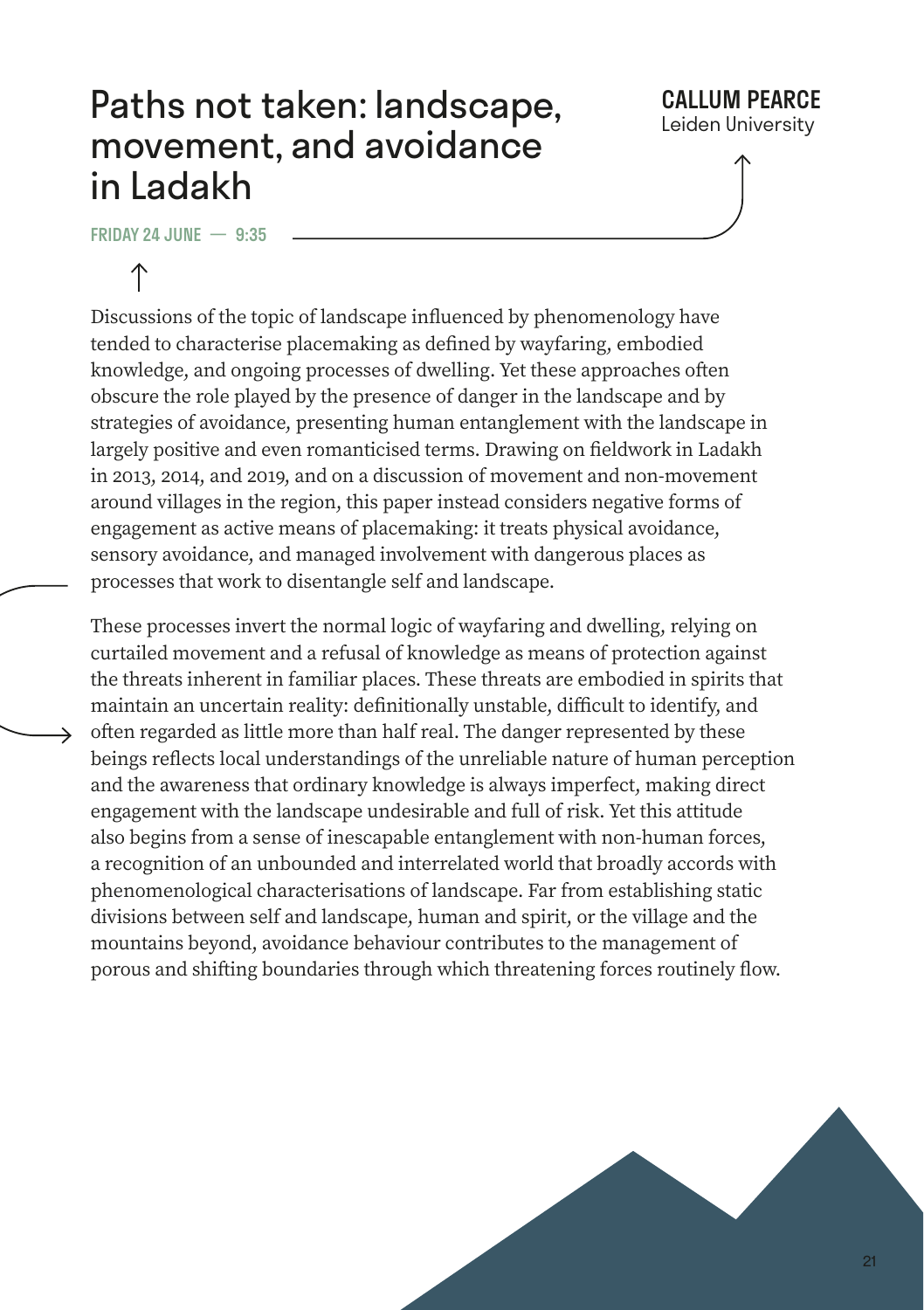#### Visual journeys: sensing roads past and present

#### STACY LEIGH PIGG Simon Fraser

**University** 

FRIDAY 24 JUNE — 11:00

The process of creating a non-fiction graphic novel about a road in Dolakha District has led the creative team of artists and anthropologists to a deeper appreciation of sensory experience and memory. Whilst social researchers observing the effects of rural road building in Nepal build an analysis of hidden processes 'up' from the myriad of evidence in everyday life, the project of visual storytelling reverses this relation between the specific and the general. Scene-building through drawing demands extra attention to evocative details. This presentation describes insights gained from the process of making a graphic novel. The noticing and rendering involved in creating scenes gives salience to the sensory experiences of travelling along or living along a new road, highlighting embodied experiences of different ways of being mobile or fixed. Within the material/sensory present also lie memories of recent or distant pasts. The past-within-the present is not immediately observable, but it becomes knowable through social relationships that foster sharing recollections. Whether through a thing, a story, a photo, a ruin, or a memory shared, glimpses of the histories immanent in the present also have a sensory presence. These too can be evoked through visual storytelling. This presentation shares the collaborative efforts of anthropologists and artists to find ways to convey the politics of roads through visual storytelling.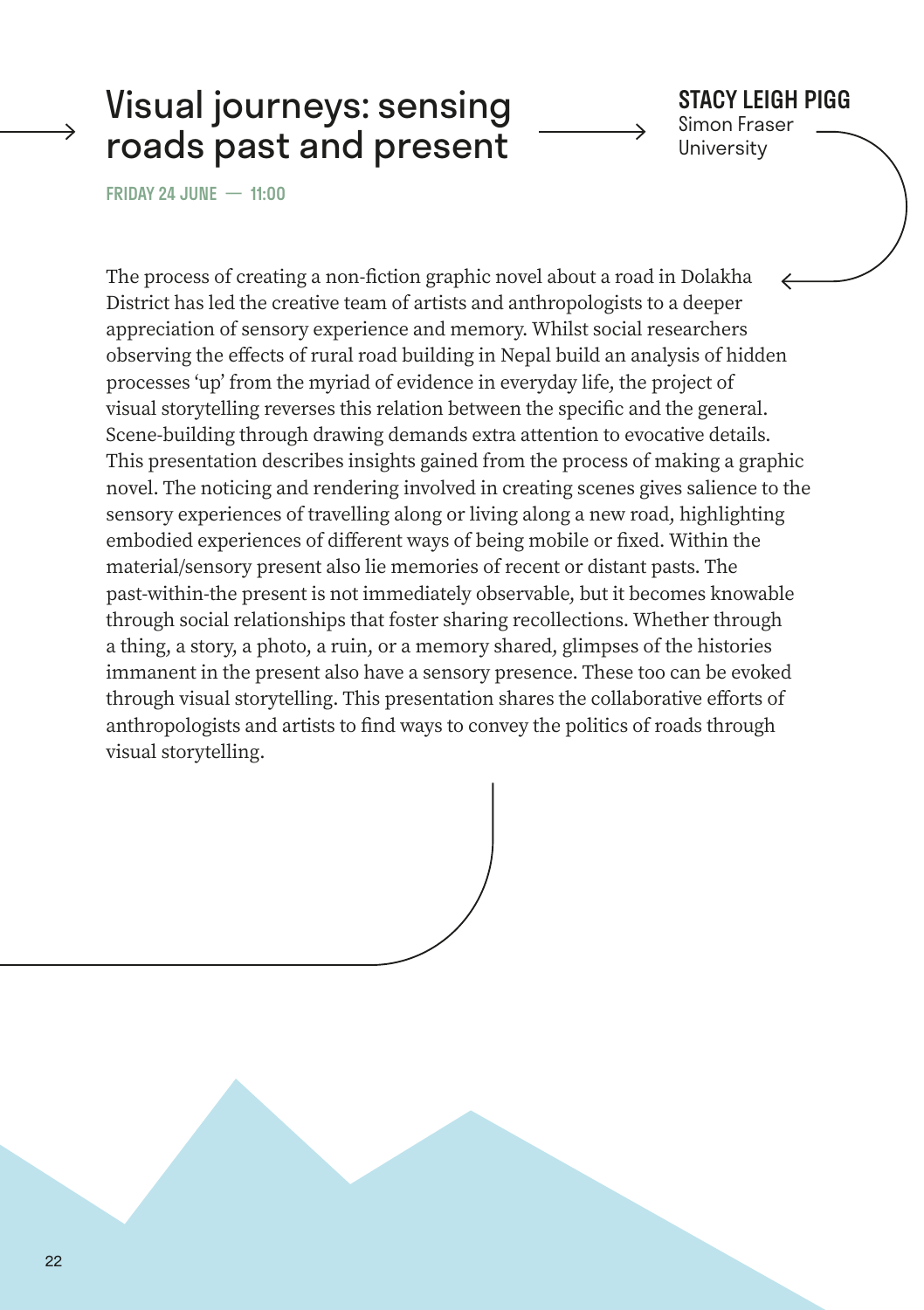#### Assembling new roads in highland Nepal: mobilities, socialities, and territories

THURSDAY 23 JUNE — 9:35

NADINE PLACHTA **University** of Toronto

GALEN MURTON James Madison

University

Trade and pilgrimage routes have traversed high mountain passes between Nepal and Tibet for centuries. Shaped by environmental conditions and Himalayan topographies, these pathways facilitate the flow of people, goods, knowledge, ideas, and capital. Despite their perceived remoteness and isolation, trans-Himalayan pathways were crucial sites of social life and cultural practice, both connecting and fostering civilizations through circulation and movement.

More recently, geopolitics and global markets are transforming historical pedestrian routes into modern transnational highways. Roads and other infrastructures (hydropower projects, transmission lines, future railways) promise greater connection, development, and progress, while also serving to materialize power and demarcate state territories across Himalayan borderlands. For local communities situated along these new economic corridors, development schemes are often agents of change. They tear through social fabrics of people, reconfigure material practices, and change political economies. While generating new mobilities, the same infrastructures also restrict and contain, reproducing social hierarchies, changing collective memories, and expanding systems of securitization.

In this paper, we trace the trajectories of three roads in Nepal to see how local communities react and adapt to different forms of roadmaking. Focusing on new mobilities of people and things in Lapchi, Tsum, and Mustang – where roads co-exist in different stages of anticipation, construction, suspension, completion – we explore how roads accelerate broader forces of globalization. The following questions form our analysis: what are current development imaginaries of road building and how are they translated into local contexts? What kinds of stories of disruption, success, and failure circulate in these new road assemblages? Who benefits from (dis)connection and who does not? What else do roads and highways assemble in unexpected ways? In answering these questions, we attend to particular places on the geographical peripheries of the state, where roads serve as pathways and filters that transcend both frontiers and boundaries. By identifying patterns of road-making across historical and contemporary contexts, we show why roads in seemingly out of the way places are nevertheless also a matter of global concern.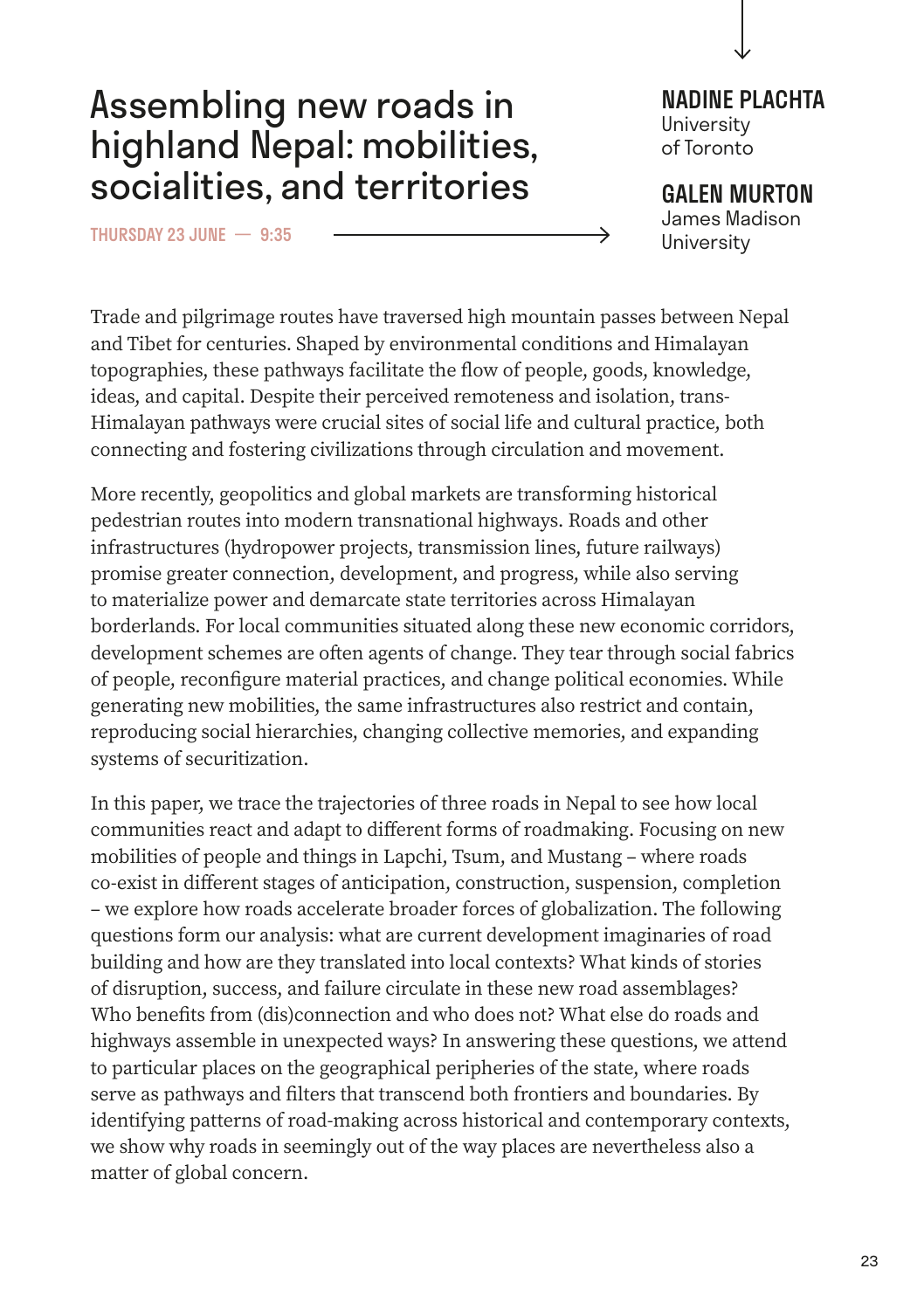## Ghostly encounters on the Jiu-Mian highway in a Baima village (Sichuan, PRC)

WEDNESDAY 22 JUNE — 13:15

The 245-km Jiu-Mian highway in western Sichuan connects Jiuzhaigou National Park in the north with Mianyang city in the south by cutting through a valley of eighteen villages inhabited by Baima – a small community officially classified as Tibetan in the People's Republic of China.

**VALENTINA PUNZI**<br>University of Tartu

While villagers in this area, which is especially prone to earthquakes and floods, are hoping to benefit from the improved connectivity and to promote local tourism, they are also developing fears about the new road and its dangers. In particular, a number of accidents and casualties that occurred during the construction, which started in 2017 and was expected to be completed in 2021, turned the seamless emptiness of the road into a hideout for ghosts that disrupt daily activities with their persistent torments.

Based on fieldwork carried out in the area in 2018–19, I will first introduce a domestic ritual performed in a Baima village by a ritual specialist to address the assaults of a ghost, which followed a deadly accident witnessed by a villager on the side of the highway. Secondly, personal narratives of encounters with ghosts will provide a glimpse into the contemporary cosmology of Baima and the ambivalent response of the community to the challenges and opportunities derived from the construction of the Jiu-Mian highway. Finally, this plurality of voices assembles a fragmented picture that shows how the Baima community is coping with the highway as a pervasive, non-linear space that intrudes into the landscape, no less than into local lives with the promise of development.

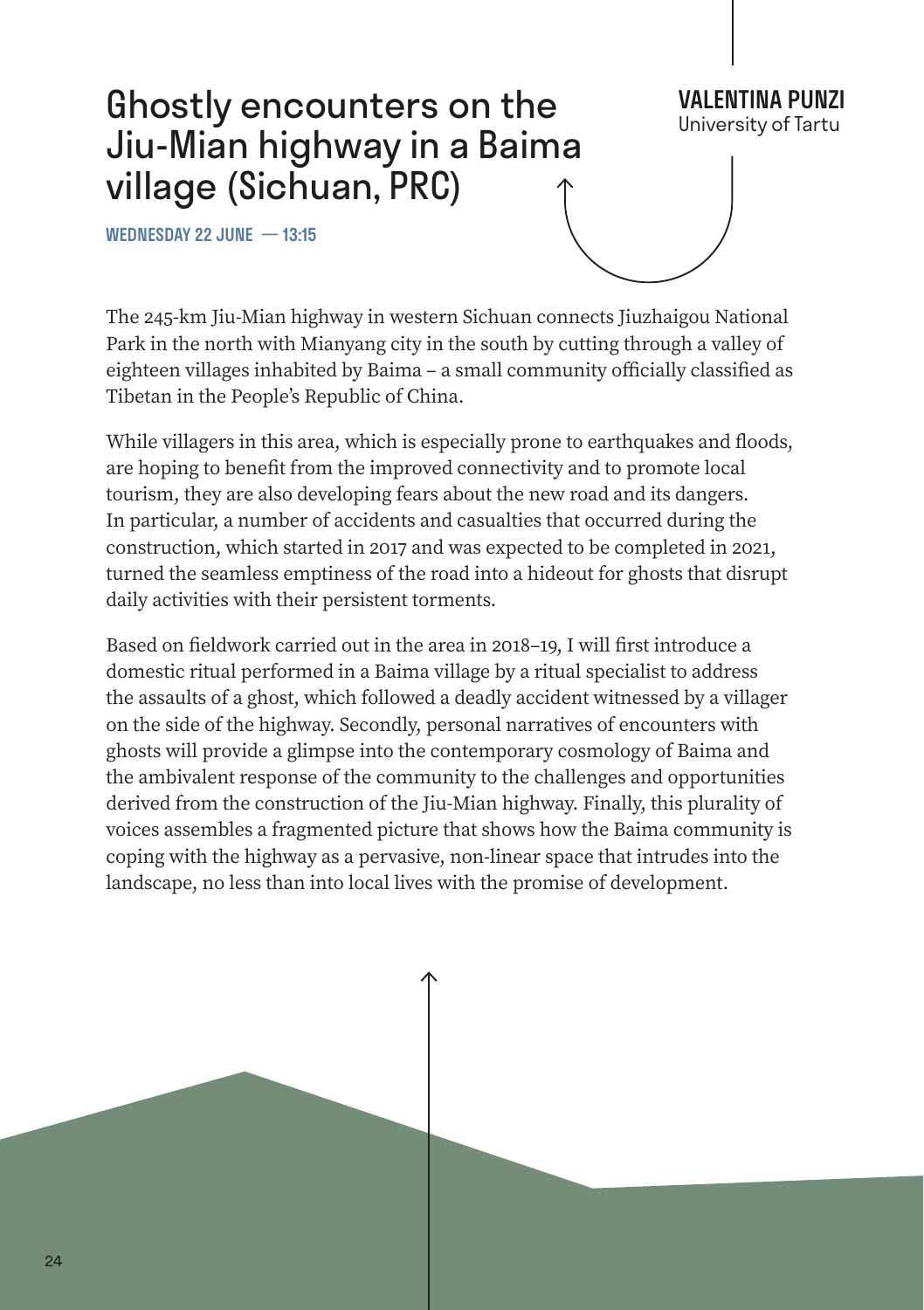#### Airplanes and modernity in Chitwan, Nepal, 1950–1980

THURSDAY 23 JUNE — 9:00

#### TOM ROBERTSON

Kathmandu University Medical School and Dhulikhel Hospital

→

Few things did more to transform spatial and social geographies in the twentieth century than aviation. And arguably, in few places did aviation play a more pivotal and unusual role than in Nepal, due to this South Asian country's history of isolation until 1950, its almost complete lack of roads for many years, and its inaccessible geography. Unfortunately, little has been written about Nepal's aviation history (with the exception of Solukhumbu). This paper tells the story of aviation in Nepal – to chart what this new spatial technology meant economically, socially, politically, and culturally to Nepal and its diverse peoples.This paper will do several things. It will start with a basic narrative of the development of air travel to and within Nepal. What air networks were established where and when? How did this new form of transport and travel compare with transport in earlier decades?

After establishing this broader context, the paper will focus in on one particular place and several particular questions. It will look at how aviation reshaped Chitwan district in the 1950s and 1960s, in particular how air travel influenced three big changes: 1) Nepal's first and largest development projects, 2) the establishment of Nepal's first national park, Royal Chitwan National Park, and 3) pioneering developments in 'jungle' tourism. Airplanes played a role in all three. Several specific questions will be addressed: with development projects, did something about the view from above help foster the grandiose high-modernist visions that James Scott has argued characterized post-war development projects? In conservation projects, how did surveying from the air, used in the research that led to Chitwan national park's establishment, differ from earlier ground-based surveying? With tourism, what role did aviation play besides just bringing more Western tourists closer to Nepal more quickly? Although these developments will involve Westerners and national elites, care will be taken to bring in the views and interests of the various groups in Chitwan, not just those of migrants to the district from the hills but also indigenous Tharu.

 $\leftarrow$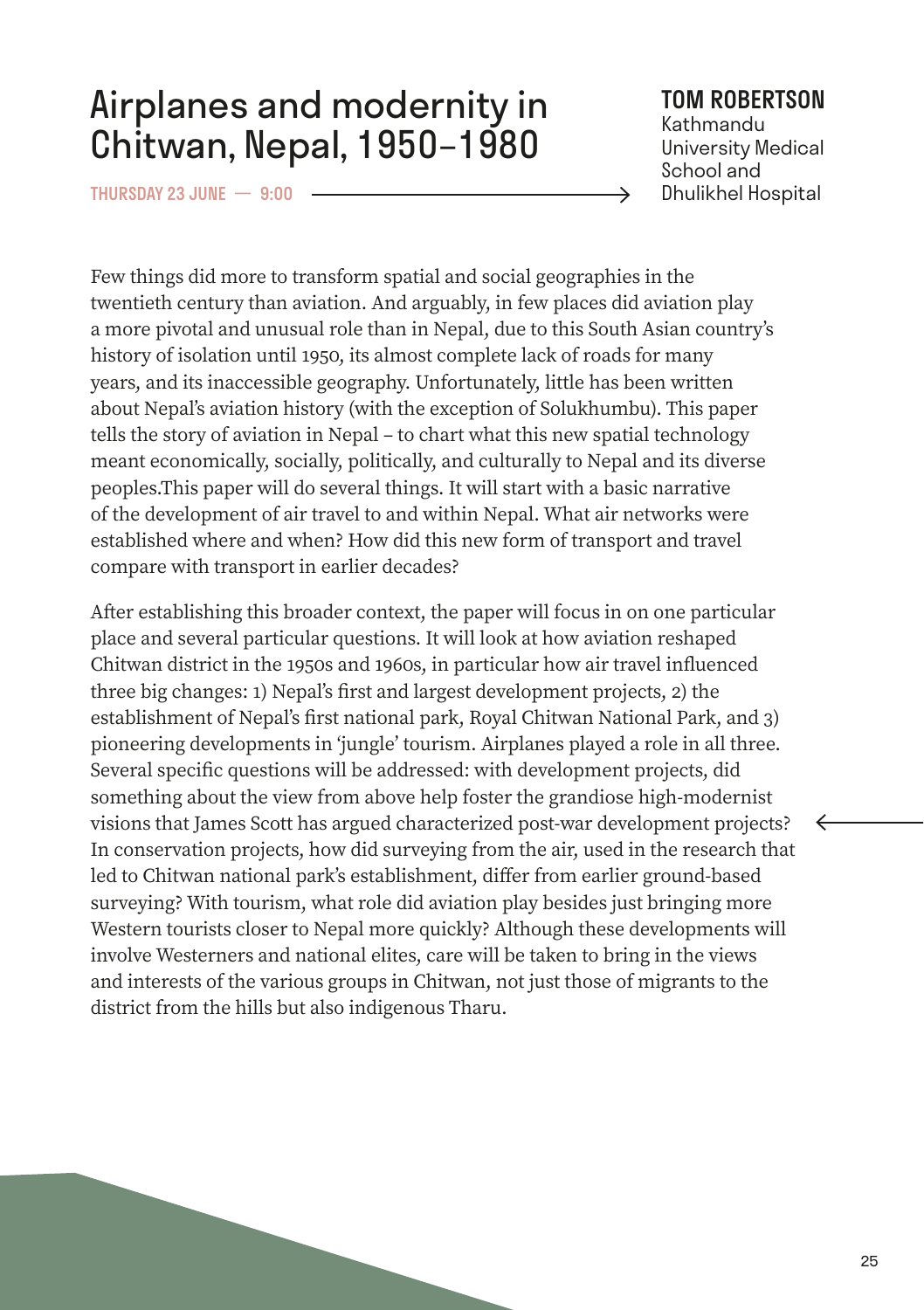Shifting territorialisations of borders and development: Tibetan, Nepalese and Sikkimese Himalayan traders facing capitalist globalisation, from Tibet (China) to Walungchung gola (Nepal) (1920–2018)

**BRIGITTE** STEINMANN Lille University

WEDNESDAY 22 JUNE — 16:05

Ancient conceptions of 'borders' as places of encounter and barter exchanges within international and local Himalayan trading, shifted in the 1960s to take on a highly capitalised nature. Today, in a global market economy, money-dominated trends operate at the expense of a number of local barter transactions and exchanges, especially since the opening of new highways and 21st-century Asian forms of capitalist development in Nepal. In this paper, I study the global transformations and regional implications that have taken place in Nepal's north-eastern border areas with Tibet and Sikkim from 1920 to 2018, with the opening of a new highway on Tiptala pass. I especially explore, through various historical, political and geological fault lines, how these areas remained in isolation for police and political purposes since the 19th century.

I aim to bring to light new theoretical issues for a global analysis of the global capitalist process of structural change on so-called 'forgotten borderlands'. I focus on the ancient *gola* of Walungchung with its traditional 'go ba' Tibetan leaders, its territorial administration through a strictly hierarchised society and a domestic mode of production, which helped the political and administrative oligarchic systems of government in Nepalese Ranas' times to implement a state policy, and to play a key role in the development of an ancient capitalistic mode of development. How are we to study this irreversible 'market opening' of these most ancient 'sacred places' (*sBas Yul* of *Sing sa Walung*)? How do people adapt to and resist foreign modes of development brought about by the sudden, long-awaited opening of these areas through the building of roads and an airport? I provide a detailed ethnographic and comparative economic and anthropological analysis, taking into account the local socio-economic stratifications, and the long co-existence of diverse kinds of out-migration ventures, landlord-tenant policies, rich merchants' accumulation of resources and capitalist ways of life, alongside poor autochthonous cattle breeders from Limbu and Lepcha areas, who built these complex places of exchange, and are now faced with a place transformed into a modern Himalayan highway.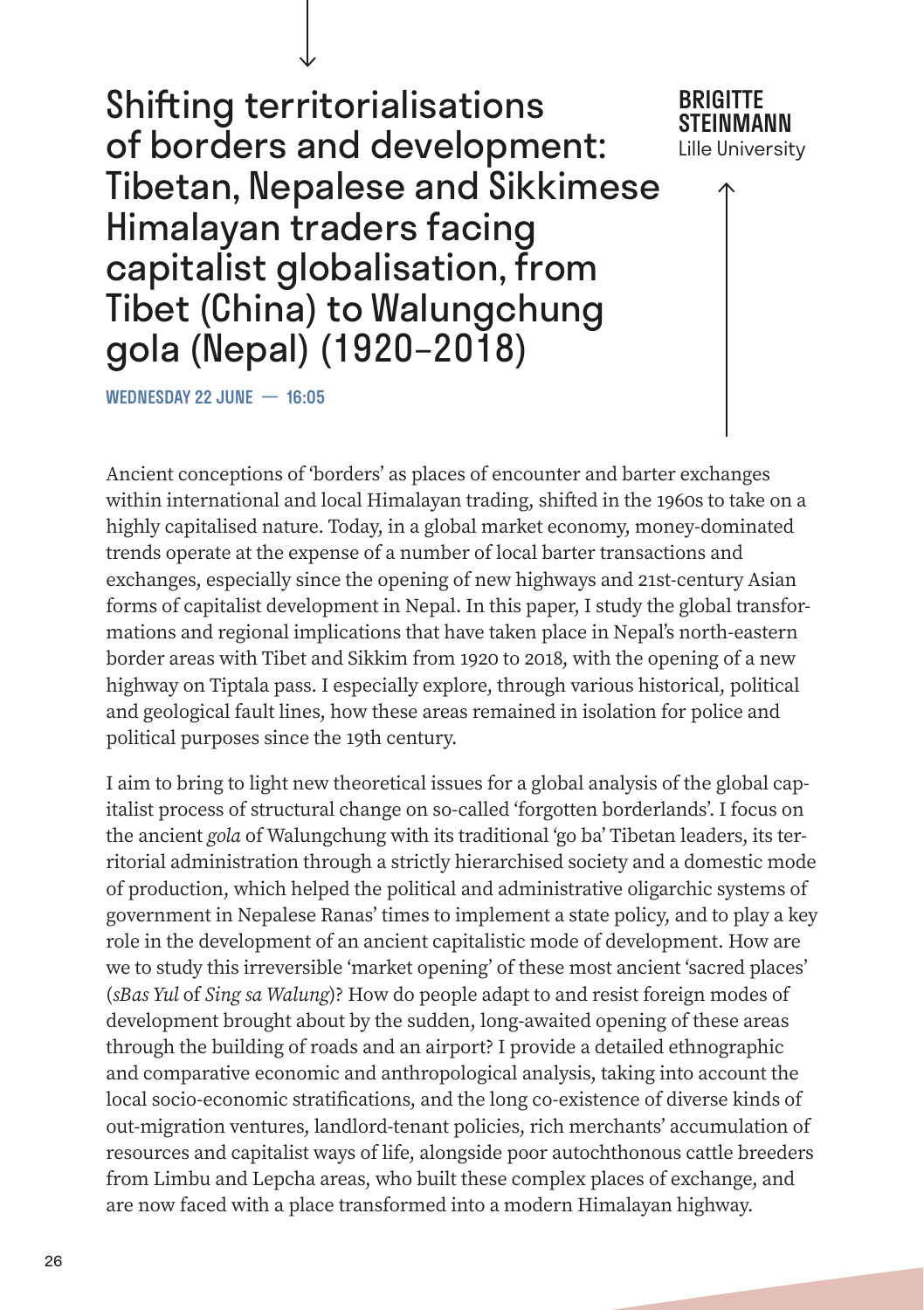#### Herding yaks to driving cars: standardization, subjugation, and skillful means of settled nomads

#### SANGGAY TASHI

University of Colorado Boulder

WEDNESDAY 22 JUNE — 13:50

Over the last ten years, road infrastructure on the Tibetan plateau has dramatically improved. And, with the establishment of Nomad Settlement Towns in particular, new roads have been built, and traffic rules and regulations applied in many remote corners of Tibetan herding areas in Qinghai, China. Although local Tibetan nomads are delighted that improvements have been made to roads in their communities, the requirement of obtaining a driver's license has become a major issue for them. Based on an ethnographic study of Tibetan nomads' quest to obtain a driver's license, primarily in Qinghai, this paper investigates how development such as road improvement as a process of bureaucratic infrastructure and standardization of the state disempowers people and gives rise to disorientation, paranoia, and financial costs that go beyond the envisioned goals of development. At the heart of this ethnographic study is my desire to describe how people experience, navigate, and adapt to new forms of bureaucratic requirements in their daily lives, taking the driver's license as an example. I argue that development in the form of infrastructure and standardization not only distinctly requires new skills, knowledge, and behaviors but also disvalues and in some cases even demands obliteration of other forms of knowledge, behavior, and skills. Finally, this paper shows how changes in one sector of life, such as the settling down of nomads or road improvement, can cause a whole series of other unexpected or unintended changes, as exemplified by the influence on settled herder's daily life of seemingly disconnected but inextricably linked Nomad Settlement Policy, roads, driver's licenses, and cars.